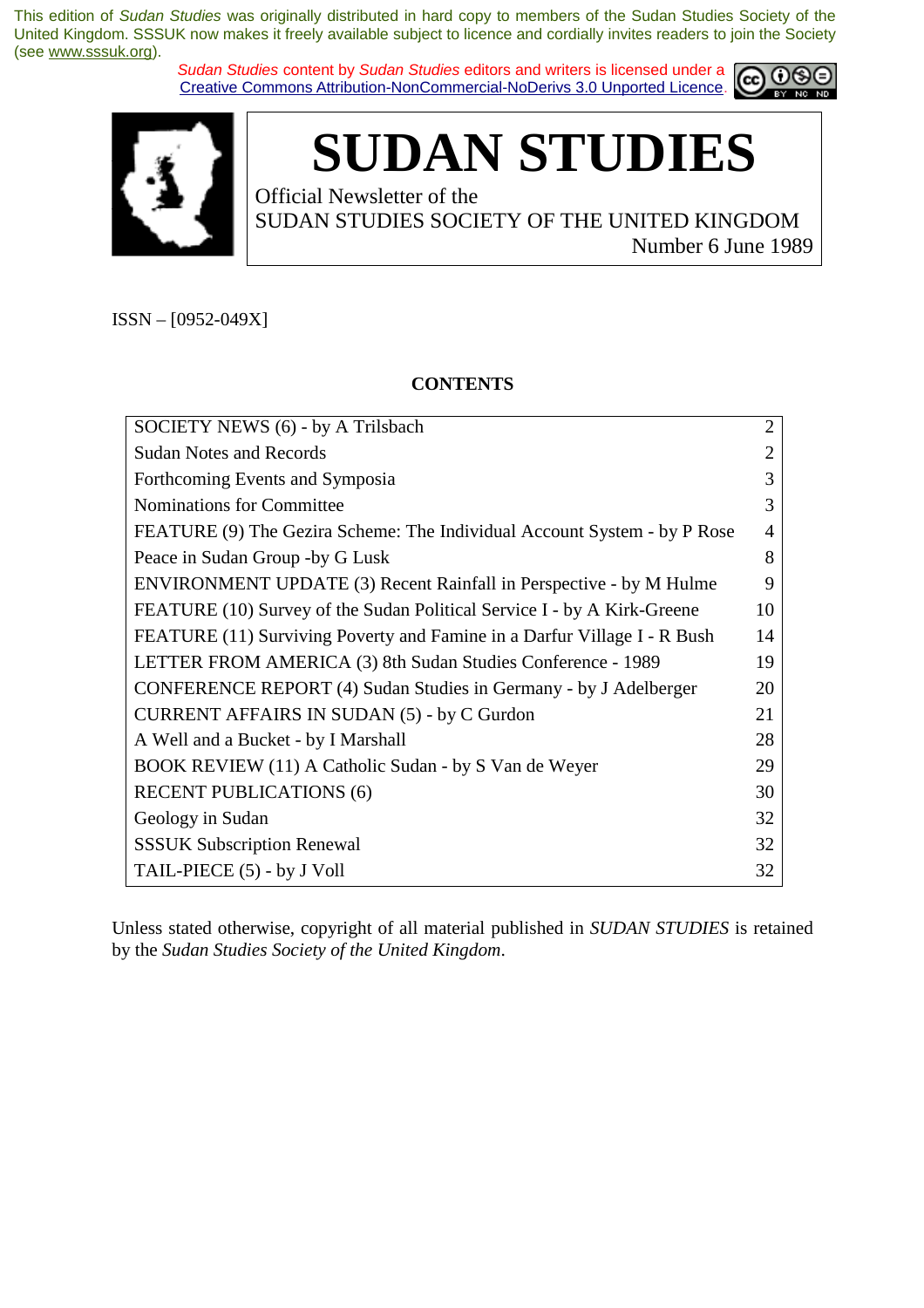*Sudan Studies* content by *Sudan Studies* editors and writers is licensed under a Creative Commons Attribution-NonCommercial-NoDerivs 3.0 Unported Licence.



### **SOCIETY NEWS**

Regular readers of Sudan Studies will by now have noticed that there have been some changes to the format of the newsletter. Each of the previous five issues has generated comments about the content and presentation of the material and these are now being acted upon: a modest investment has provided a variety of alternative fonts; more 'longer' articles are included, and the space between the lines has been widened. Hopefully these changes result in an interesting, stylish, and more easy to read newsletter. Please write to me if you have any comments about the changes or other aspects of Sudan Studies.

Many of the main points of Society News are highlighted elsewhere, but can I draw your attention to a few here

- the subscriptions are due for renewal and these should be paid immediately.
- The annual Symposium/AGM is scheduled for the Sudan Cultural Centre on Saturday September  $30<sup>th</sup>$ .
- The second International Sudan Studies Conference is confirmed for April 1991
- Nominations are called for two positions on the SSSUK committee.
- More articles are required for Sudan Studies.

At the time of writing it appears that SSSUK is virtually assured of charitable status. Most of the negotiating with the Charity Commissioners has been completed and the treasurer hopes to confirm registration by the time of the September AGM.

Finally can I emphasise that I am no longer based at Durham. Until I can give a following address, correspondence for Sudan Studies and matters of general administration should be addressed to the Assistant Editor 'Sudan Studies' (Miss H. F. Wood) c/o St Aidan's College, University of Durham, Windmill Hill, Durham City, DH1 3LJ. Subscriptions and financial matters should be addressed to the Treasurer 'SSSUK' (Miss L E Forbes) c/o The Library, University of Durham, Science Laboratories, South Road, Durham City, DH1 3LE. The respective telephone numbers are (091) – 374-3273 for Assistant Editor and (091) 374-3014 for the Treasurer.

### **SUDAN NOTES AND RECORDS**

A number of SSSUK members have approached the Secretary and Treasurer with respect to obtaining back issues of *Sudan Notes and Records.* Bearing these comments in mind, the Secretary would welcome hearing from anyone who has:

- a reasonably complete run of back numbers which are no longer required
- an interest in purchasing back numbers in hard copy or microfiche
- any knowledge of the whereabouts of unwanted runs of beck numbers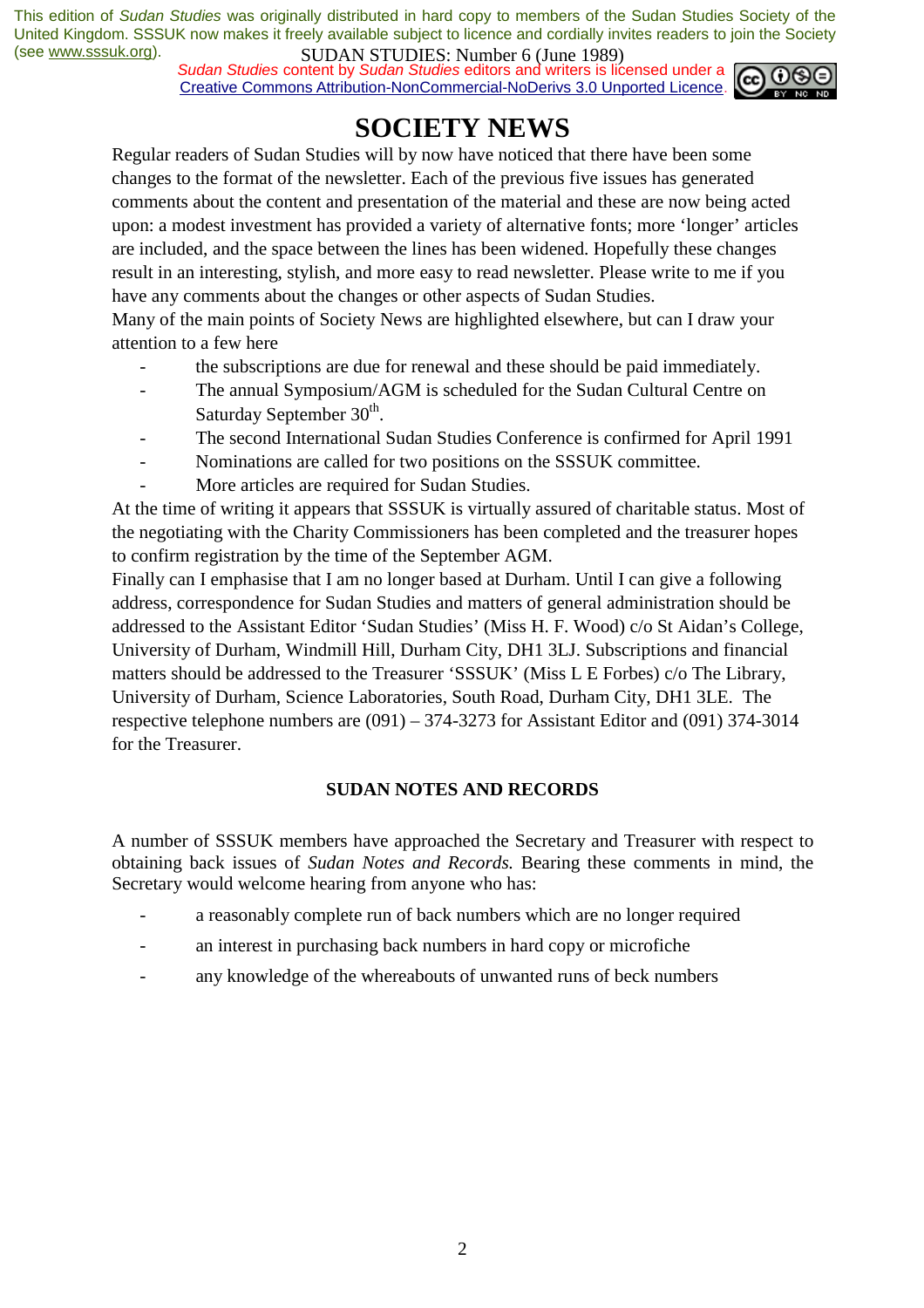*Sudan Studies* content by *Sudan Studies* editors and writers is licensed under a Creative Commons Attribution-NonCommercial-NoDerivs 3.0 Unported Licence.



# **FORTHCOMING CONERENCES AND SYMPOSIA**

### **SSSUK CONFERENCE AND SYMPOSIUM - 1989**

THIS WILL BE HELD AT THE SUDAN CULTURAL CENTRE AT RUTLAND GATE ON SEPTEMBER 30TH THIS YEAR. THE FORMAT WILL BE SIMILAR TO THE SYMPOSIA HELD IN 1987 and 1988, BUT THE COMMITTEE IS GOING TO REDUCE THE AFTERNOON SESSION BY ONE PAPER TO ALLOW THOSE ATTENDING TO DEPART EARLIER - THIS DECISION FOLLOWS A NUMBER OF PROBLEMS WITH TRAIN CONNECTIONS WHICH WERE EVIDENT LAST YEAR, ESPECIALLY FOR MEMBERS ATTENDING FROM PLACES OTHER THAN THE SOUTH EAST.

ANYONE WISHING TO PRESENT A PAPER ON THE THEME OF *LIFE* AND *SOCIETY IN THE SLOAN*  SHOULD WRITE TO THE CHAIRMAN (PROFESSOR SANDERSON) BY THE END OF JUNE: HIS ADDRESS IS: 2 ALDER CLOSE, ENGLEFIELD GREEN, EGHAM, SURREY, TW20 0LU (0784-33018).

#### **SECOND INTERNATION SUDAN CONFERENCE - 1991**

FOLLOWING THE SUCCESSFUL CONFERENCE HELD IN KHARTOUM IN JANUARY LAST YEAR, IT HAS BEEN AGREED THAT A SECOND ONE SHOULD BE HELD IN 1991. THE CONFERENCE IS BEING ORGANISED BY SSSUK, SSA (USA), AND THE INSTITUTE OF AFRICAN AND ASIAN STUDIES (UNIVERSITY OF KHARTOUM). SSSUK IS ACTING AS HOST AND THE PROVISIONAL ARRANGEMENTS ARE AS FOLLOWS:

THE VENUE WILL BE DURHAM CASTLE WITH DATES CONFIRMED AS MONDAY 8TH APRIL TO THURSDAY 11TH APRIL. THE THEME WILL BE *MAN AND HIS ENVIRONFIENT IN THE SUDAN.* AN ALL-INCLUSIVE PACKAGE OF ACCOMMODATION (IN DURHAM CASTLE), MEALS, CONFERENCE FEE AND SUNDRIES IS BEING ORGANISED AND EXACT PRICES SHOULD BE ANNOUNCED BY THE END OF THIS YEAR. THE ORGANISERS ANTICIPATE THAT THIS WILL BE A HIGH PROFILE CONFERENCE AND INTEREST IS ALREADY BEING SHOWN FROM A NUMBER OF INTERNATIONAL ORGANISATIONS ALREADY APPROACHED. IT IS VERY MUCH HOPED THAT MANY SSSUK MEMBERS WILL BE ABLE TO ATTEND, INCLUDING MEMBERS WITH 'CONDOMINIUM' EXPERIENCE. THE ORGANISERS ARE HOPING THAT MANY SUDANESE WILL BE PRESENT AND FUNDING IS BEING SOUGNT TO PAY FOR AS MANY AIR FARES AS POSSIBLE: IF YOU KNOW OF ANY SOURCES, COULD YOU PLEASE LET THE TREASURER KNOW (ADDRESS OPPOSITE ON PAGE 2).

#### **SUDAN STUDIES ASSOCIATION ANNUAL CONFERENCE - 1990**

THE 1990 SSA CONFERENCE IS BEING HELD IN LEXINGTON (KENTUCKY) IN MID APRIL, ALTHOUGH EXACT DATES ARE YET TO BE CONFIRMED. MEMBERS OF SSSUK ARE REMINDED THAT THEY ARE ABLE TO ATTEND THE AMERICAN MEETINGS ON A RECIPROCAL ARRANGEMENT WHICH EXISTS BETWEEN THE

TWO SOCIETIES. ANYONE REGUIRING FURTHER INFORMATION SHOULD WRITE TO THE SECRETARY (VIA THE ASSISTANT EDITOR OF SUDAN STUDIES - ADDRESS OPPOS ITE ON PAGE 2) - SEE ALSO PAGE 19 FOR A SUMMARY OF THE 1989 PAPERS.

### NOMINATIONS FOR COMMITTEE

As a result of resignations at the next AGM by Professor Sanderson and Dr Wickens, nominations are called for candidates to stand for the posts of Chairman (one post) and as a member of the non- executive committee (one post). Nominations should be sent to the Secretary (via the Assistant Editor of Sudan Studies - see page 2) by the last day of August, in order to be acceptable according to the terms of the agreed SSSUK constitution.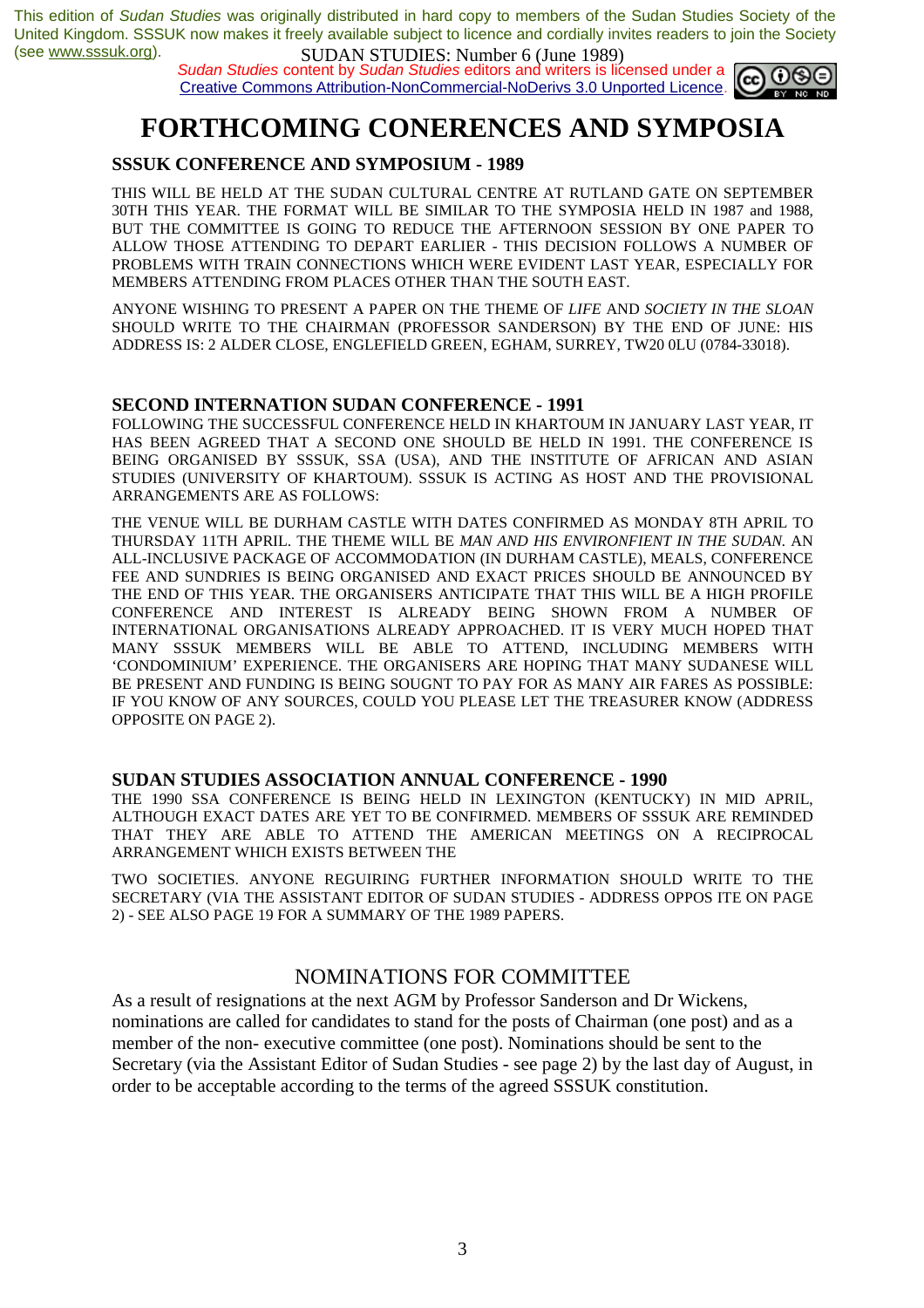*Sudan Studies* content by *Sudan Studies* editors and writers is licensed under a Creative Commons Attribution-NonCommercial-NoDerivs 3.0 Unported Licence.



### **THE GEZIRA SCHEME THE INDIVIDUAL ACCOUNT SYSTEM SEVEN YEARS ON**

*Pauline Rose presents an account of recent changes on the long-established Gezira Scheme.* 

The Sudan Gezira Scheme covers over 2 million *feddans* (nearly half of the irrigated land in the Sudan) between the Blue and White Nile, south of Khartoum. From 1912/13 until 1980/81 it was run by a joint account system which was a tripartite sharecropping arrangement between the Government, Sudan Plantation Syndicate (replaced by the Sudan Gezira Board in 1950), and the tenants. Following the advice of the World Bank Rist Report in 1966 and other similar studies, in 1981/82 there was a switch to an individual account system, based on individual land and water charges. The purpose of this change was to increase a farmer's production by "building-up the sense of initiative and responsibility of the farmer" (Rist, 1966), by linking his income to his productivity.

Under this new system land and water charges are given a fixed rate per *feddan* for each crop; the farmer is accountable for all him production, whereas under the former system share-cropping only applied to cotton production, so many farmers channelled their efforts into the production of other crops. However, this system of fixed land and water charges discriminates in favour of farmers with better quality land and soils. Internal factors which affect the crop, such as weather conditions, diseases and pests, are not taken into consideration and so could cause a serious reduction in the farmers' income. Under the previous system such effects on the farmer would be ameliorated by all three parties sharing the burden in cotton.

The percentage of land and water charges to total costs appear to have decreased from 1981/82 to 1986/87. The land and water charges per *feddan* for cotton are about double that for other crops, although this has the lowest figure for the percentage of total costs at 9.28%, which implies that cotton production is much more expensive per *feddan* than is the production of other crops. The implications of this are referred to later.

Although during the years that the new individual account system has been operating there has been some fluctuation in yield (which may partly be due to external factors), it does appear to have fulfilled its main objective: all the farmers in Bourtubeil village, in central Gezira, believed that their production had increased.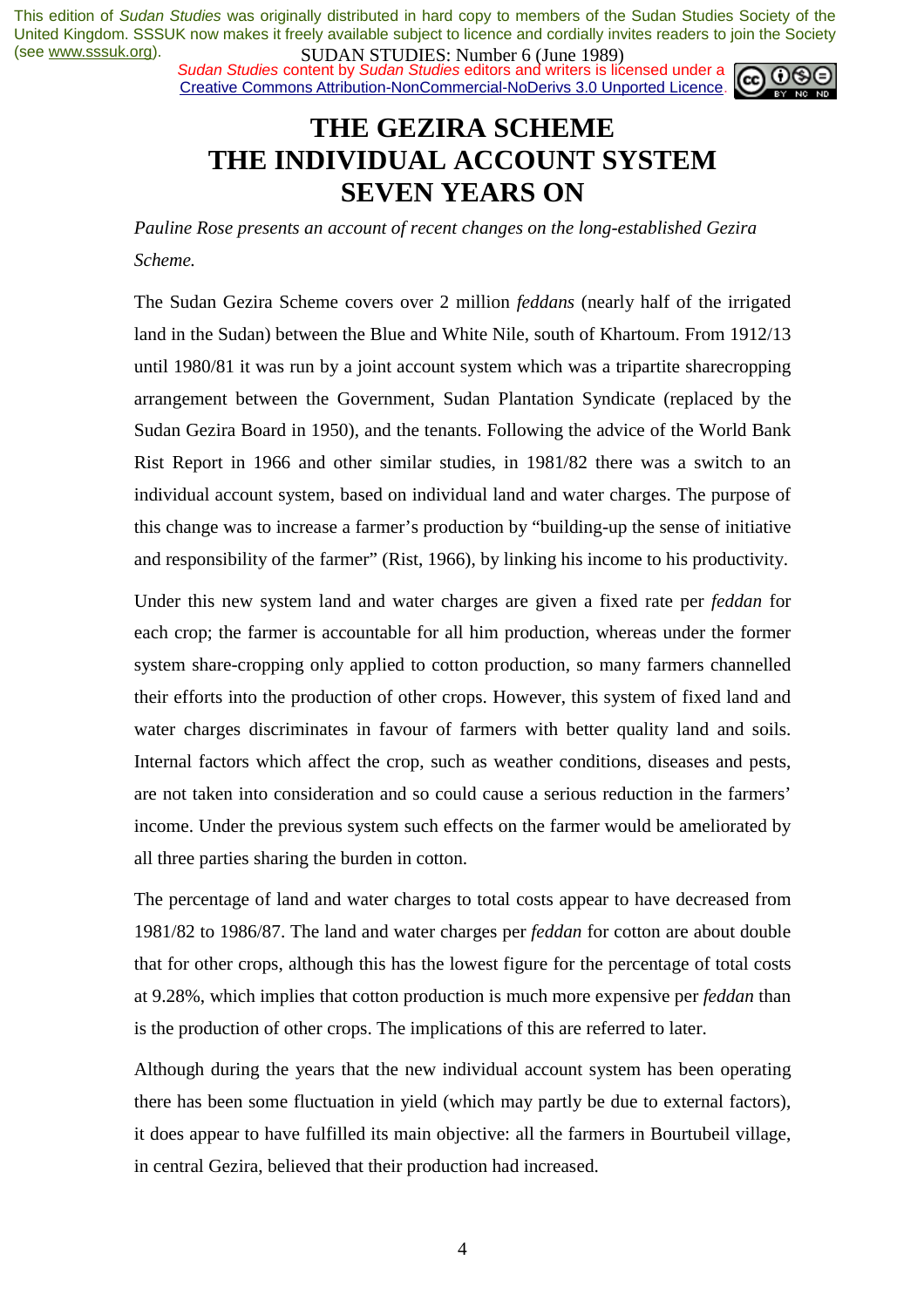**SUDAN STUDES.** NUTTURE UP the 1707 Sudan Studies content by *Sudan Studies* editors and writers is licensed under a Creative Commons Attribution-NonCommercial-NoDerivs 3.0 Unported Licence.



However, this change of system was not the only factor affecting production, for example, there was the Rehabilitation Programme financed by the World bank and other donor agencies. The first stage (1980/81) was granted US\$33.5 million for machinery, equipment, spare parts and similar items for immediate relief. This helped to arrest further deterioration which was being experienced in the second half of the 1970s due to shortages and delays in the supply of inputs and deterioration in maintenance (particularly of the irrigation systems). The second stage (1982/83 until 1990/91) aims at modernising the Scheme, and provides an investment of US\$365 million. Also, the significant devaluation of the Sudanese pound, which has occurred on several occasions since 1981 as part of the Stabilisation Programme, has meant a net nominal gain expressed in domestic currencies if international prices did not fall. However, this policy has meant a significant increase in the cost of imported inputs, such as fertilisers, pesticides and machinery for the farmers to bear.

The increase in costs of production have not been met by higher prices, which are set by the Government at the beginning of the season for cotton and wheat. The Union of Farmers noted that the price of wheat increased by 10.3% compared to last year, whilst land and water charges increased by 26.5% in addition to the increase in imported inputs, which may lead to bankruptcy for some farmers. In addition to this, the price of imported wheat is kept artificially low due to its exemption from the devaluation, which makes locally produced wheat appear uncompetitive. This situation is considered to be serious by the Union of Farmers, as wheat is a strategic item of food and yet the country is importing large quantities. There has been a general recognition of the shortage of wheat flour along with the problems of transportation from Port Sudan, which has created severe bread shortages in the capital.

Since the introduction of the Gezira Scheme, cotton has been the major export earner for the Sudan and has thus been a valuable source of hard currency. However, from the recent experience of the farmers, an ever increasing amount of hard currency is having to be recycled for the purchase of imported inputs. It has also been noted that overdependence on cotton production has created difficulties in Sudan's Balance of Payments, especially during the last season due to a fall in world commodity prices. Cotton production has traditionally received a comparative advantage in the Sudanese economy, but now perhaps the gains are being outweighed by its additional costs. Cotton production is more costly per *feddan* than other crops: not only does it require a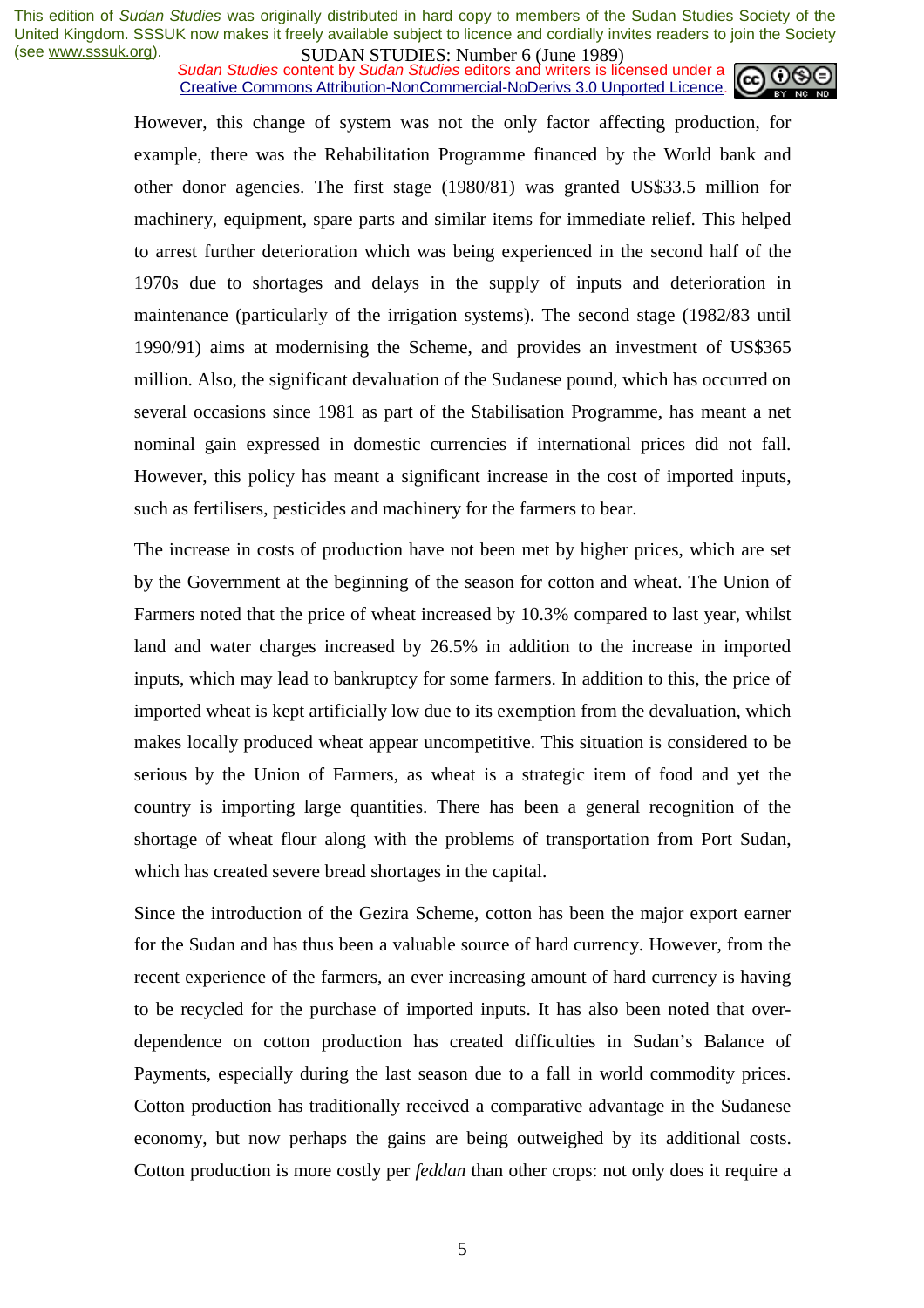**SUDAN STUDES:** PRIMITED **(Julie 1707)**<br>Sudan Studies content by Sudan Studies editors and writers is licensed under a Creative Commons Attribution-NonCommercial-NoDerivs 3.0 Unported Licence.



larger proportion of input per *feddan,* but its collection is also labour intensive and so a large amount of seasonal labour is generally required; higher prices in the market in 1988 meant that labour demanded higher wages and so the farmer had to pay £S5 per basket, compared with £S3 the previous year, which has greatly increased his wage bill.

Farmers in Bortubeil village have found it to their advantage to switch from the production of extra long staple cotton, which requires a lot of attention and is more prone to pest and disease problems, to the shorter *Shambat* variety, which is easier to produce and, under the individual account system, provides the farmer with greater returns. However, a shortage of seed has led many of them to switch from the production of cotton to other crops in some cases.

The most serious argument against the individual account system is the effect it has on equality. Under the joint account system all farmers received equal shares, but under the new system farmers receive profits according to their yields, which relate not only to work and effort, but also to soil quality, pests and diseases. This is likely to accentuate the gap between rich and poor farmers, since some are in a better position to deal with such problems. The accumulation of private capital at the expense of the other farmers is also encouraged and there is likely to be less cooperation between the farmers since they are now only interested in their own production.

In the past few years it has been noticed that there has been an increase in the proportion of absentee landlords, as land owners are encouraged to leave their land in the hands of wage labour (traditionally from Kordofan, Darfur and Nigeria). The absentee landlords are likely to exploit the wage labour as they are only interested in their own profits. It is also expected that land will gradually be concentrated in the hands of a few large land owners as the smaller ones are unable to keep up with the modern techniques and so are dispossessed. Although there is a set limit to the size of farm holdings, farmers have noted that some have been able to transfer land into their hands by buying it under other names.

The experience of the last seven years has shown that the individual account system has fulfilled its objective of increasing productivity, thanks to its effect on incentives, although it is clear that productivity has also increased in these years due to the other factors mentioned, such as the Rehabilitation Programme. The composition of output appears to be changing under this system, and it has been suggested that it may be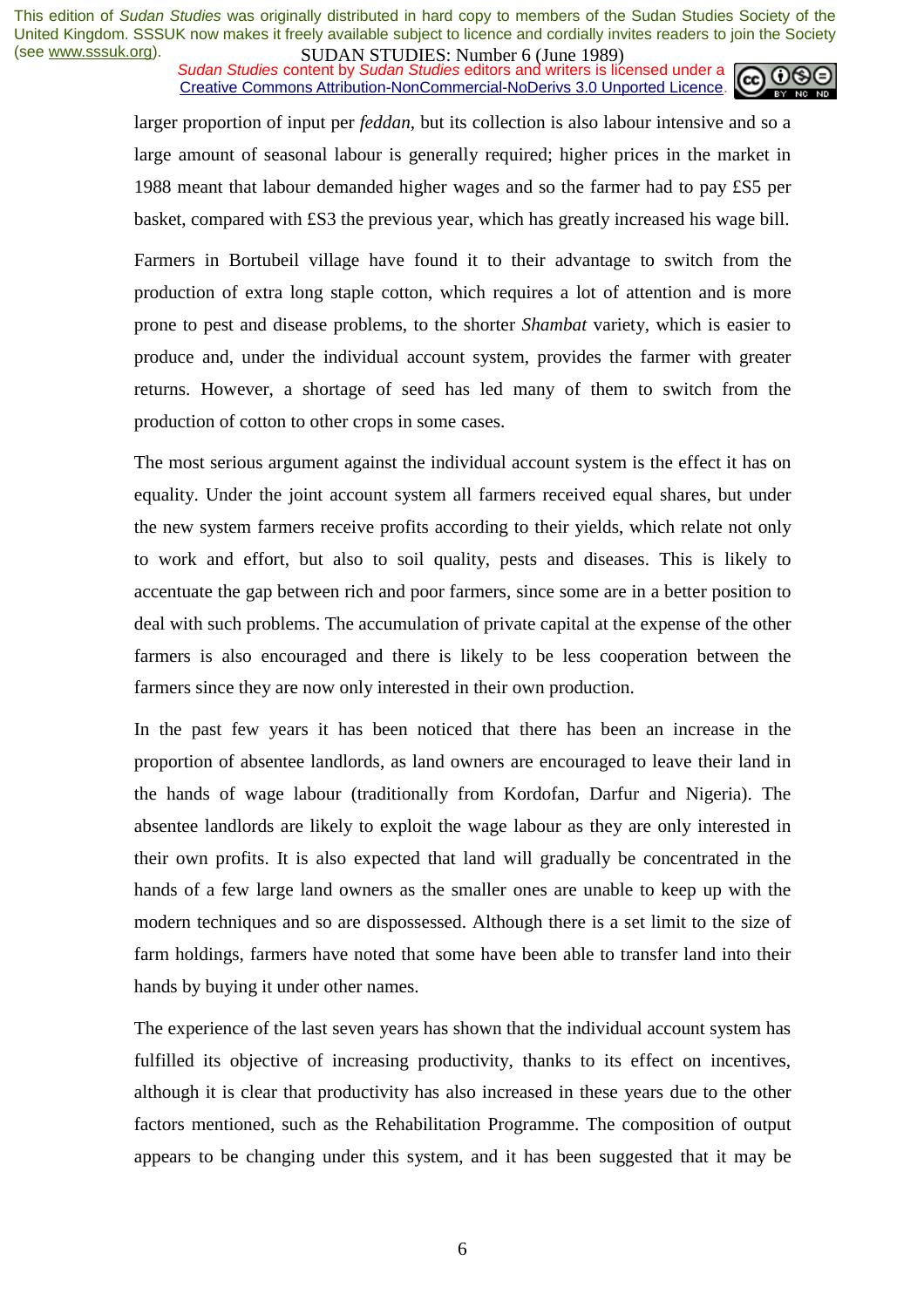**SUDAN STUDES.** NUTTURE UP the 1707 Sudan Studies content by *Sudan Studies* editors and writers is licensed under a Creative Commons Attribution-NonCommercial-NoDerivs 3.0 Unported Licence.



appropriate to aim at self-sufficiency in wheat. The increase in efficiency has been at the expense of equality and it is expected that inequality will continue to increase as the richer land owners continue to consolidate their land holdings and rely more heavily on wage labour.

The Rist Report suggested that the production of other crops, in addition to cotton, should increase so that the foreign exchange earnings or savings they can bring about should improve the Balance of Payments. It may also be advisable for the Government to encourage the production of wheat because importing it uses up scarce hard currency. The individual account system is able to offer incentives to wheat production by lowering the proportion of land and water charges for wheat as well as increasing the price at which farmers can sell it.

*Research for this article was conducted during the Spring of 1988.*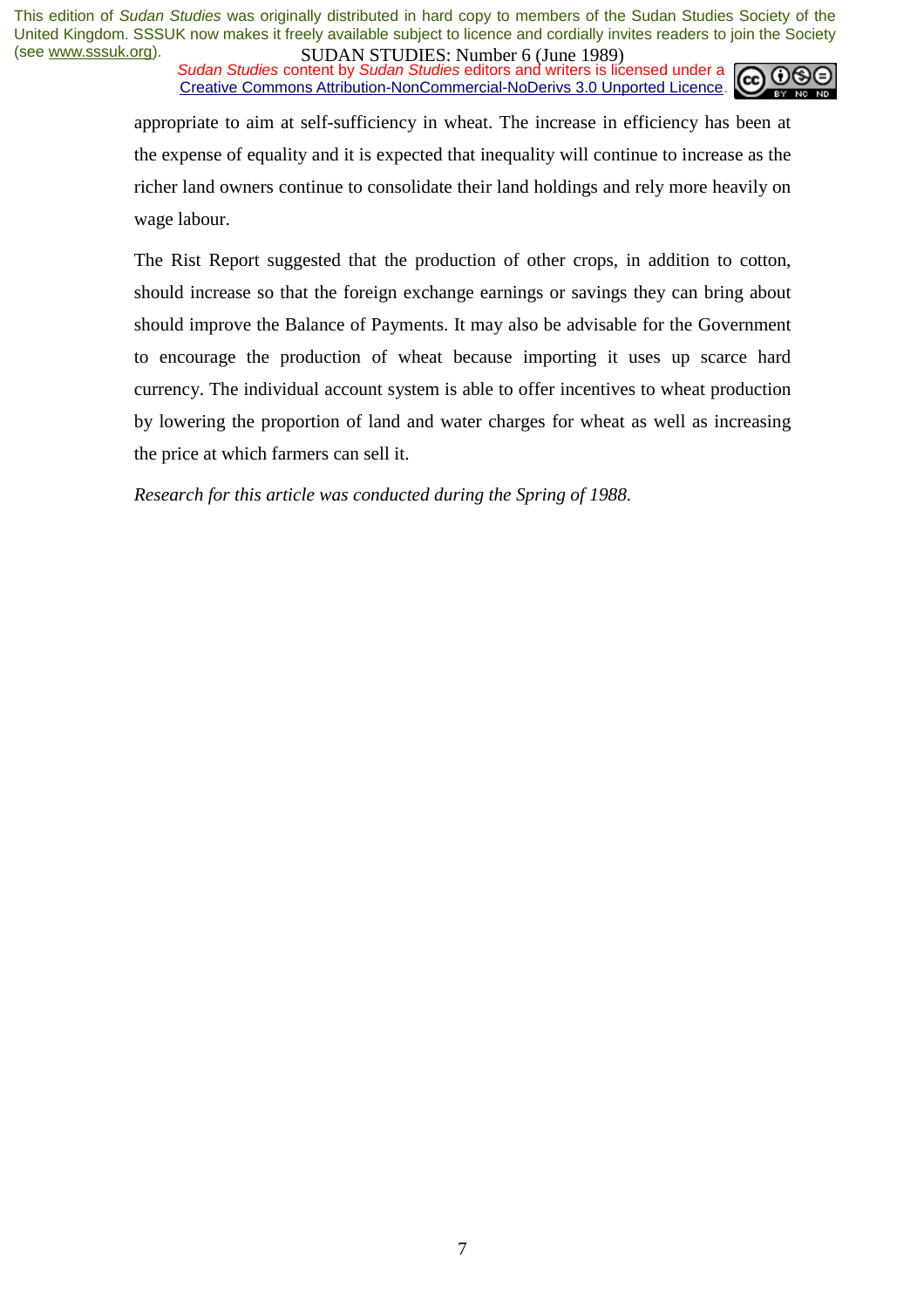*Sudan Studies* content by *Sudan Studies* editors and writers is licensed under a Creative Commons Attribution-NonCommercial-NoDerivs 3.0 Unported Licence.



# **PEACE IN SUDAN GROUP**

The *Peace In Sudan Group* was launched at a meeting of Friends of Sudan in London on November 30th 1988. The Group brings together a number of people who have lived and worked in Sudan, and who are deeply saddened by Sudan's civil war, the harm it is doing to the entire nation and the tragic waste of life it continues to cause.

The *Peace In Sudan Group* is voluntary and non-partisan. Individuals join on a strictly personal basis, not as representatives of political, religious, or charitable organisations. The Group is not affiliated to any institution or movement, nor is it a fund-raising agency.

A peace process has been initiated in Sudan and has received enthusiastic popular support across the nation. The *Peace In Sudan Group* exists to cooperate with the Sudanese people in facilitating a peaceful, lasting end to the civil war, to open up avenues that may allow the different sides to the conflict to reconcile their differences, and to help promote a climate that will be conducive to reconciliation.

The Group doss not support any side in the conflict, nor seek to apportion blame to any individual or faction. The Group believes that the continuation of the war can only lead to further national suffering, to further loss of resources for development and to tremendous harm to Sudan's position in the international community.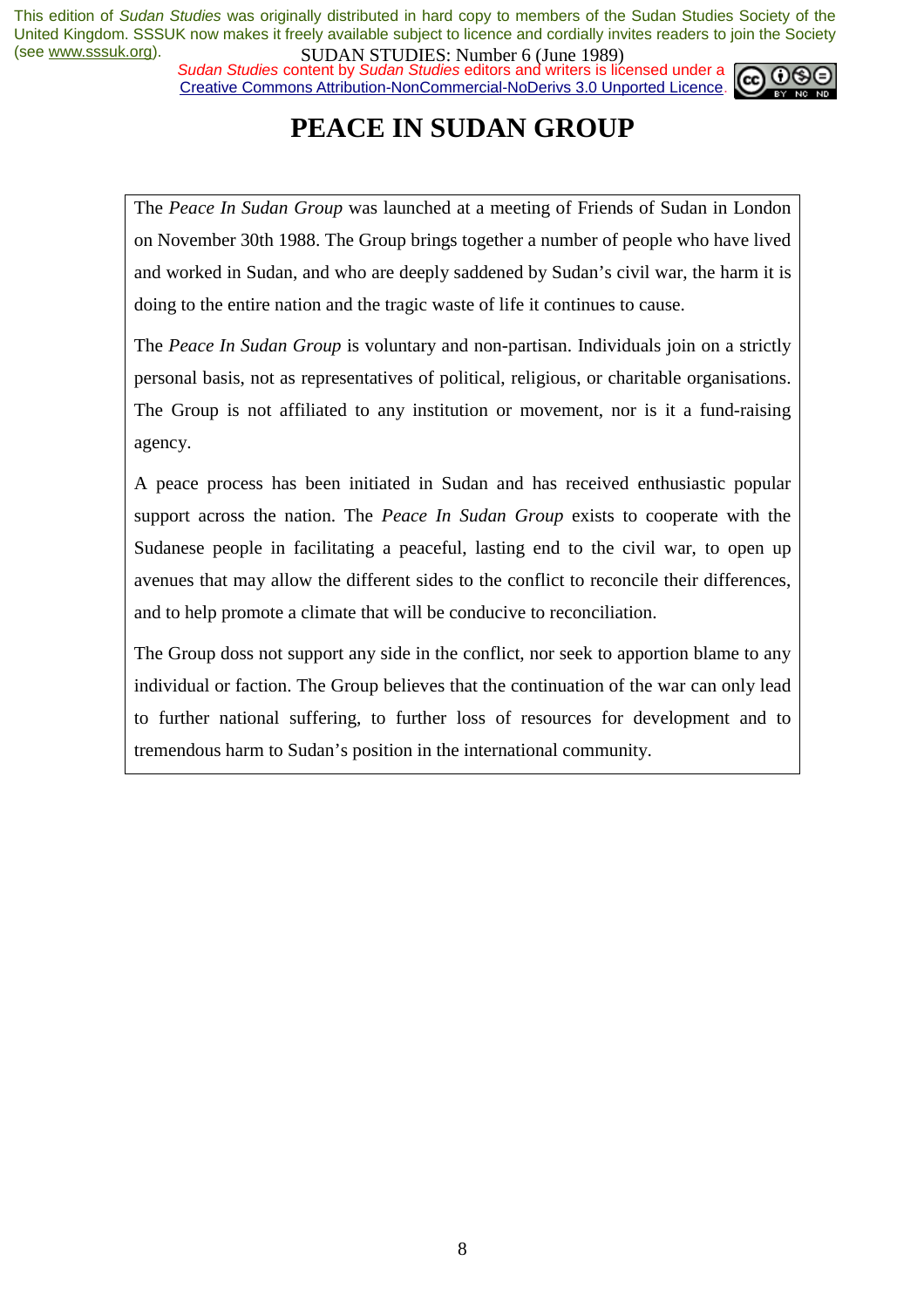*Sudan Studies* content by *Sudan Studies* editors and writers is licensed under a Creative Commons Attribution-NonCommercial-NoDerivs 3.0 Unported Licence.



### **RECENT RAINFALL IN PERSPECTIVE**

*Mike Hulme contributes to the series of environmental updates.* 

The following diagram shows normalised annual rainfalls for central Sudan since records began. Statistical terms such as *normalised values* and *standard deviations* may not be familiar to all readers of *Sudan Studies,* but the main point to note is that values above the line are wetter than the average for the last 80 years and those below the line are drier. Two features of recent concern are shown clearly on the diagram: the dry (famine) year of 1984 is shown to be much drier than any other year recorded this century, whereas the wet (floods) year of 1988 is shown to be only marginally wetter than the century average - what was different about that year was the structure of the Wet season, with fewer but much heavier showers than hitherto experienced. For a fuller explanation see the article by Hulme and Trilsbach *(Weather),* which is mentioned in the reference list at the back of this issue.

Dr Mike Hulme is a researcher at the Climatic Research Unit (University of East Anglia, and also writes a regular weather and climate column in the Guardian.

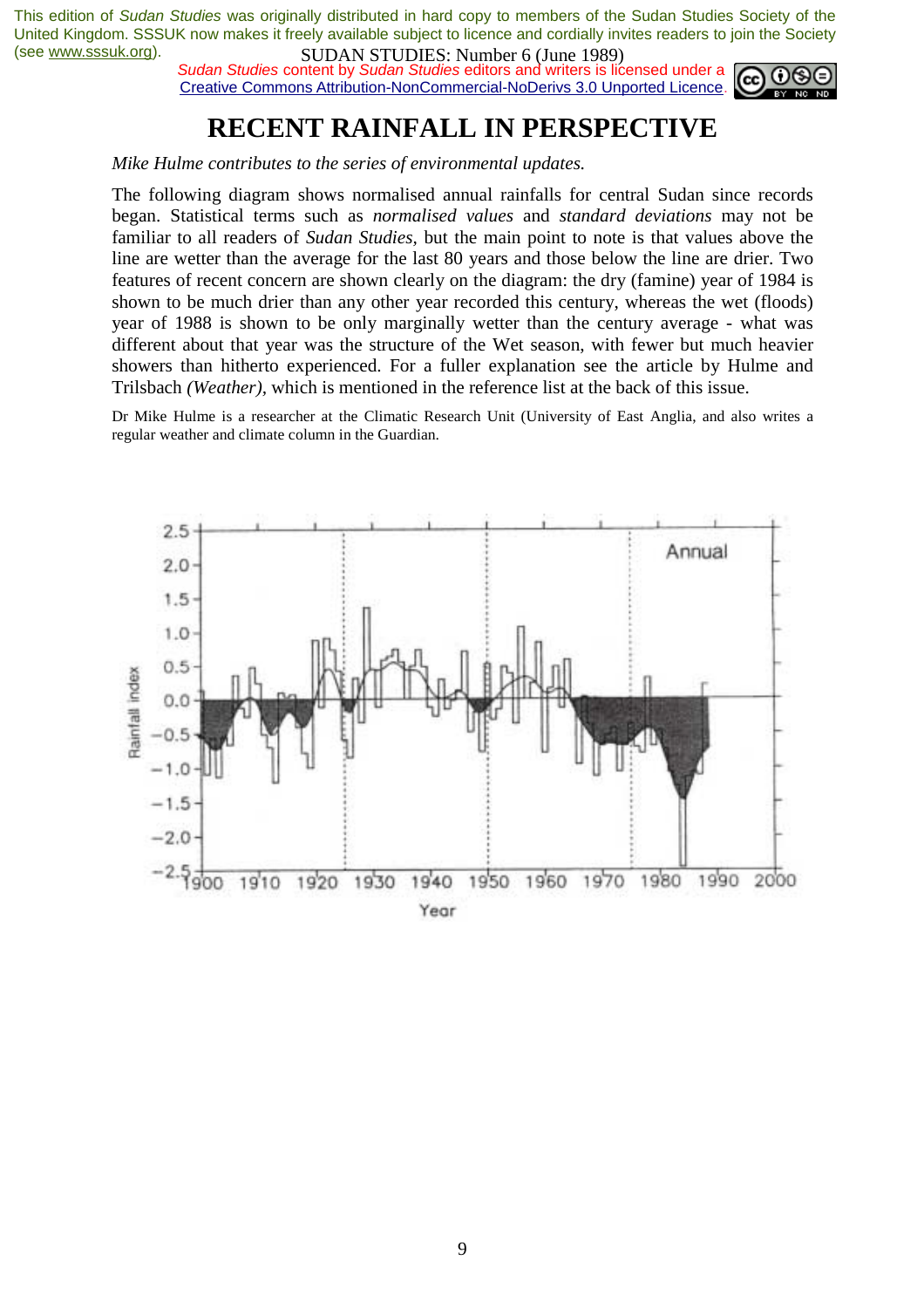**SUDAN STUDES:** NUTTUP CONTROLLARY SUBDAY SUBDAY SUBDAY SUBDAY SUBDAY SUBDAY SUBDAY SUBDAY SUBDAY SUBDAY SCIENCE AND SOLUTION OF THE SCIENCE OF THE SCIENCE OF THE SCIENCE OF THE SCIENCE OF THE SCIENCE OF THE SCIENCE OF THE Creative Commons Attribution-NonCommercial-NoDerivs 3.0 Unported Licence.



# **SURVEY OF THE SUDAN POLITICAL SERVICE Part One: THE PROJECT**

*A H M Kirk-Greene (with assistance from Sir Gawain Bell) begins a two part survey of the retirement and re-employment of Britain's Overseas Administrators in the Sudan Political Service*.

This paper describes and seeks support for a section of a research project in progress. The overall project sets out, firstly, to compile the 'second career statistics and data relating to Britain's former overseas civil services who, typically, found their careers prematurely terminated at independence; secondly, to assess, or at least estimate, the socio-economic impact of these additional - often unusual - skills in post-war Great Britain; and thirdly, to examine what such a study of often premature retirement might indicate about the kind of men and women originally recruited for a life-time service in overseas civil services - a career opportunity which no longer exists and which may soon seem as archaic and as inexplicable to younger Britons as that of, say, the lamplighter, ostler or mercer.

### DEFINITIONS AND PARAMETERS

Several of these concepts stand in need of further explanation. 'Britain's Overseas Civil Services' here means the former Indian Civil Service (ICS) and possibly the Indian Political Service (IPS), Sudan Political Service (SPS) and Colonial Administrative Service (CAS later HMOCS), some members of which have raised doubts about the accuracy of the neater shorthand of 'imperial civil services'. At this stage, the enquiry is limited to Administration and does not yet extend to the record of the professional or technical services, e.g. the respective agricultural, education, forestry, legal, medical, police or public works departmental staff, etc. In due course it must do so.

By 'second career' is primarily meant the salaried (i.e. excluding voluntary work) employment secured by these former officials after they had retired. While, in general, this relates to 'premature retirement' from a would-be career service, in the case of this particular section of the Project (the SPS) the research is likely to be extended so as to take in officials whose careers were not only cut short by independence but also those who retired, under the normal conditions of service, in the period 1919-39.

'At Independence' subsumes an element of elasticity. The ICS came to an end on 14 August 1947, with a drastically reduced British recruitment to its permanent and pensionable cadres after 1940. The Sudan became independent on 1 January 1956 but virtually all the SPS had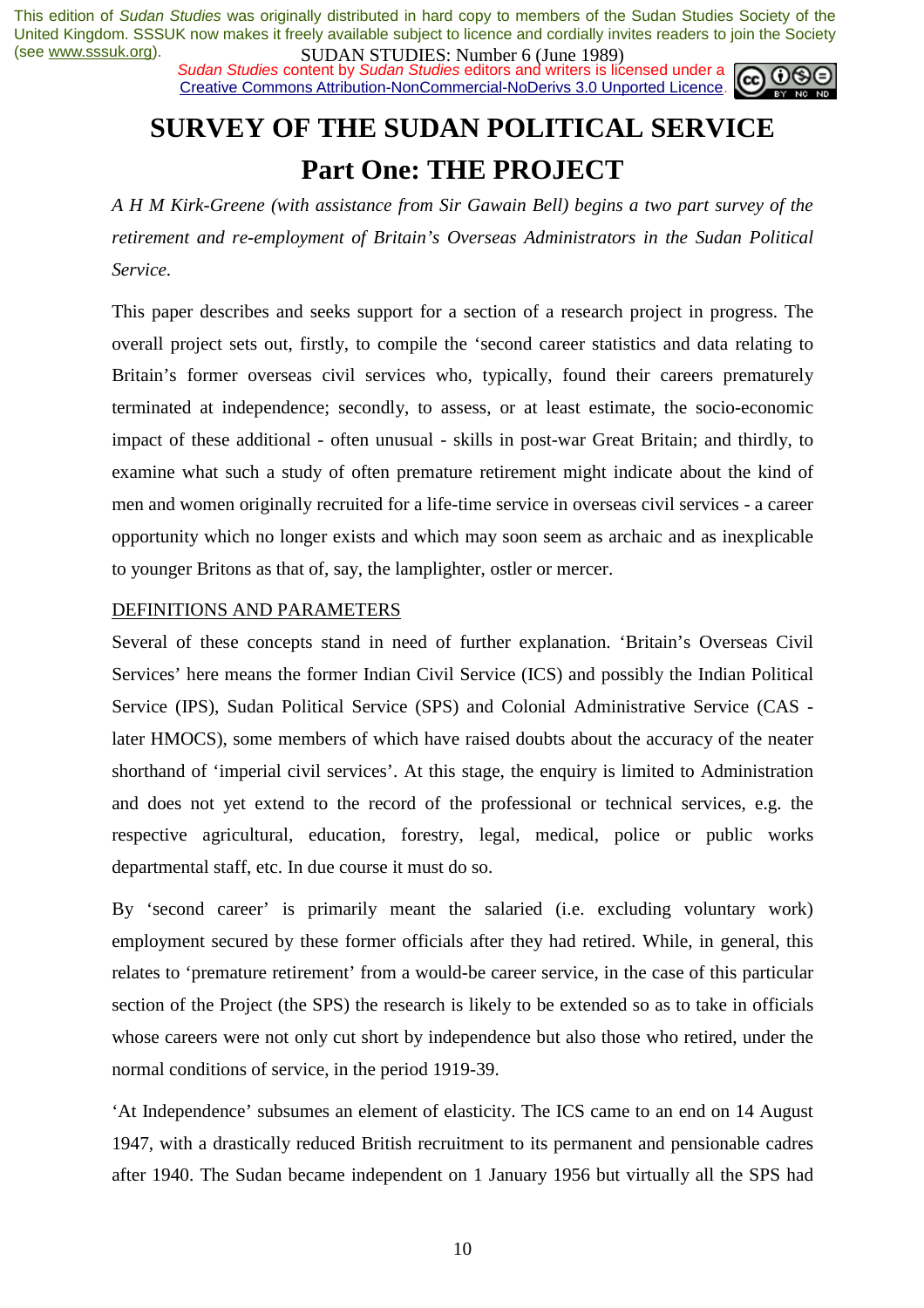**SUDAN STUDES.** NUTTURE UP the 1707 Sudan Studies content by *Sudan Studies* editors and writers is licensed under a Creative Commons Attribution-NonCommercial-NoDerivs 3.0 Unported Licence.



already departed by the end of 1954, with the exception of the four who were retained on the Governor-General's staff. Contract terms had largely replaced pensionable ones from 1945, and in 1947 the distinction disappeared. SPS recruitment totally ceased with the appointment of the last three probationers in 1952 (F J Sidwell, P A R Withers, B U Beyes). While the Colonial Office closed in 1966, and there are today a handful of members of the former HMOCS serving overseas governments (notably in Hong Kong or in short-term posts), the terminal date is most conveniently taken to be the moment when recruitment on permanent and pensionable terms came to an end, commonly two to four years before national independence, for example Nigeria (1956), Kenya (1960) and Tanganyika (1959).

The ICS section, which was initiated by the present writer in 1982, has since been handed on to Dr Ann Ewing, author of a Cambridge Ph.D. thesis on that service. The CAS section is still at the data collection stage, though the present writer has published two pilot pieces ('The Diaspora of the District Officer', *West Africa*, Feb 6 and 15, 1982). The SPS section, in which the present writer has been notably reinforced by the collaboration of Sir Gawain Bell, has now reached the stage of being exposed to this preliminary public discussion. In this paper, we shall not be paying any attention to the second and third objectives of the overall Project described earlier, although comments, reflections and ideas on them will be welcome by the compilers.

#### COLLECTING THE SUDAN DATA:

The material has been compiled from four principal sources:

- i) Replies to a questionnaire sent to former members of the SPS through the courtesy of their dining club and with the necessary fair wind from one of its moving spirits, Dr P P Howell, under cover of his circular letter of 30th April 1983. A weakness of this source is that it is conspicuously short of the post-war entry.
- ii) An examination of the post-career details listed in the privately printed 'Blue Book' (Sudan Political Service,  $1<sup>st</sup>$  ed. 1930, reprinted 1956), being a summary record of nearly 400 officers who served in the SPS between 1899 and 1952. A limitation of this source is that it is not complete, for example it includes only those whose appointments were confirmed at the end of the two probationary years; short-term contract officers are not included; and there are acknowledged to be several involuntary oversights.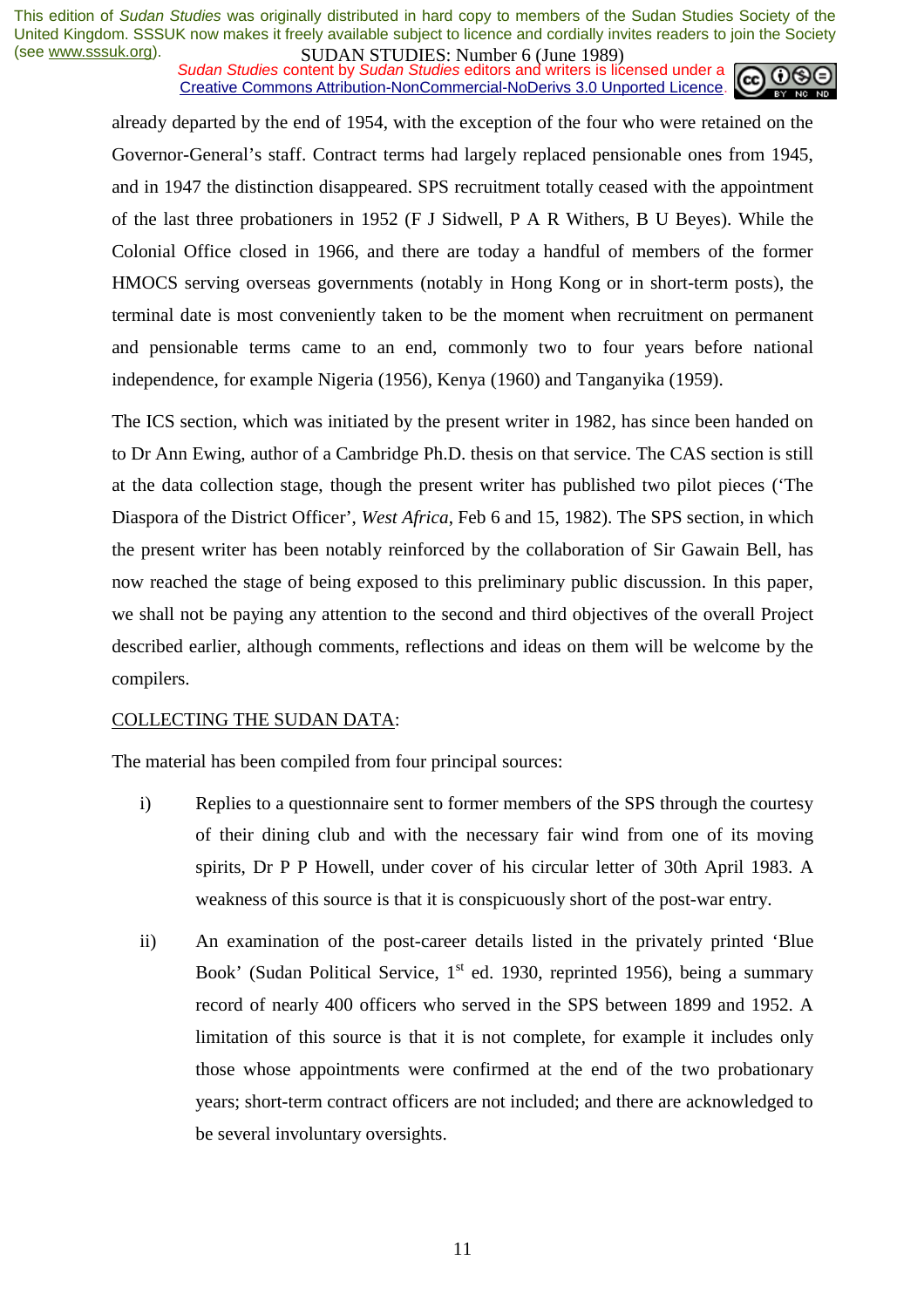**SUDAN STUDES:** PRIMITED **(Julie 1707)**<br>Sudan Studies content by Sudan Studies editors and writers is licensed under a Creative Commons Attribution-NonCommercial-NoDerivs 3.0 Unported Licence.



- iii) A scrutiny of the relevant volumes of Who's *Who* and *Who was Who*, and of the obituaries appearing in *The Times* and, most extensively, in the *Sudan Church Review.* This source has its own built-in weakness in that not everybody attained sufficient eminence to warrant inclusion or notice, though the last named is admirably wide-ranging.
- iv) A consultation of a number of recent works which have a predominant interest in the personnel side of the SPS, namely the two books, *Shadows in the Grass* (1983) by R 0 Collins and The *British in the Sudan*: *The Sweetness and the Sorrow* (1984) edited by R 0 Collins and Francis M Deng; the two articles 'The Sudan Political Service and the British Public School System' by J A Mangan, International Journal of African Historical Studies, 15, 4 (1982), and 'Servant or Saboteur? The Sudan Political Service during the Crucial Decade 1946-56' by D Sconyers, *British Society for Middle East Studies*, 14, 1 (1988); and a monograph, *The Sudan Political Service: A Preliminary Profile.* (1982) by A H N Kirk-Greene. A vulnerability here is that in a number of respects they depend heavily some more than others - on item (ii).

To date, the product is the tabulation of some 200 names in accordance with the format shown in the appendix. To these details, however, my colleague, Sir Gawain Bell, is currently adding information culled from (iii) above; date of death, taken from his own scrupulously maintained copy of (ii) above; honours awarded; and further details under the final column, based on personal knowledge. We confidently expect our final corpus to approach 300 entries - not a negligible proportion, when one recalls that in the whole of its fifty-six years of existence, the Sudan Political Service recruited less than 400 officers on permanent and pensionable or, after 1947, on long contract terms.

Two further points need to be made. In common parlance, the 'second career' concept is logically applied to those persons (in this case Britain's overseas administrators) who joined one of the three services listed earlier, with the legitimate expectation of making it their career. In the CAS this conveniently meant serving to the age of 55 (in the British Diplomatic or Home Civil Service retiring age is a rigid 60, and in British Universities it is 65 or, until recently at Oxford and Cambridge, 67). In the SPS, however, retirement age, that is to say with full pension benefits, could be as low as 48. This was done deliberately so as, *inter-alia* to allow an officer, should he wish, to retire to the UK still young enough to embark on some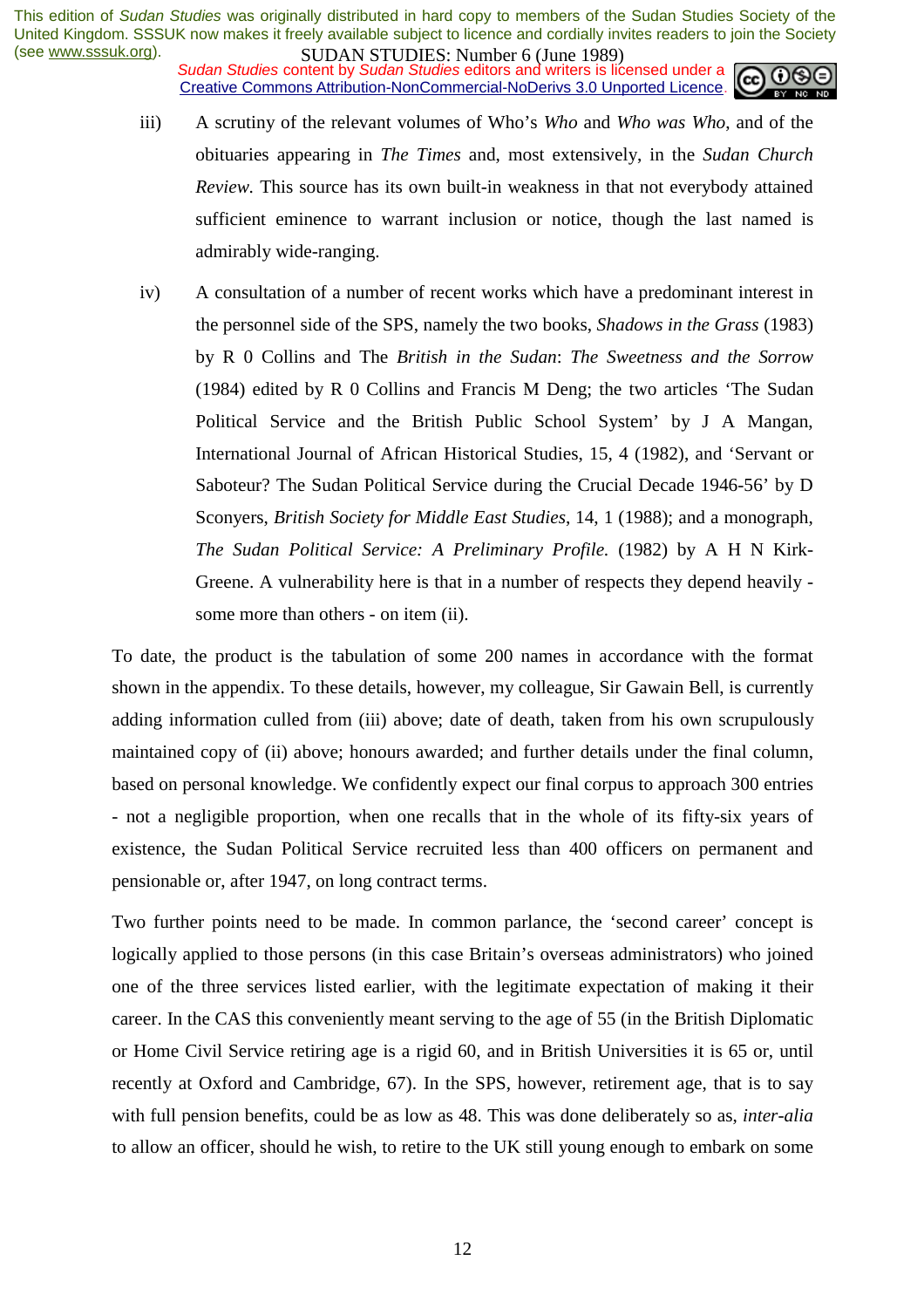**SUDAN STUDES.** NUTTURE UP the 1707 Sudan Studies content by *Sudan Studies* editors and writers is licensed under a Creative Commons Attribution-NonCommercial-NoDerivs 3.0 Unported Licence.



sort of recognisable second career. As we can already tell from our preliminary findings, even before the Second World war quite a few took advantage of this unusual concession.

In our data we have not drawn a distinction between a second career or a voluntary early retirement on the one hand and, on the other, involuntary retirement or premature loss of career, though of course the columns showing age, date of entry and date of retirement enable probable identification of which circumstances it was. Nor, in establishing our subsequent profiles, will it always be convenient to differentiate between a single second career or a series of further jobs, although again the details can be derived from the last column.

*This article will continue in the next edition of Sudan Studies with a summary of the preliminary findings.* 

| Name                   | Year<br>of<br><b>Birth</b> | School     | University                       | Date of<br>Joining               | Date of<br>Retirement | <b>Last Rank</b><br>Held                  | Post-Retirement<br>Occupation                                                                                                                                                                                                                                                            |
|------------------------|----------------------------|------------|----------------------------------|----------------------------------|-----------------------|-------------------------------------------|------------------------------------------------------------------------------------------------------------------------------------------------------------------------------------------------------------------------------------------------------------------------------------------|
| Hawley, D.<br>F.       | 1921                       | Radley     | <b>New</b><br>College,<br>Oxford | 1941<br>(Legal<br>Dept.<br>1947) | 1955                  | Chief<br>Registrar<br>of the<br>Judiciary | <b>HM</b> Diplomatic<br>Service, 56-81<br>(Dubai 58; Cairo 62;<br>Baghdad 68;<br>Ambassador/High<br>Commsr. Muscat 71;<br>Malaysia 77).<br>Adviser, Hong Kong<br>and Shanghai Bank<br>1981. Chairman of<br>Ewbank Preece Ltd<br>82. Council member,<br>Reading University<br>81. Author. |
| Henderson,<br>E. D. D. | 1903                       | Glenalmond | University<br>College,<br>Oxford | 1926                             | 1953                  | Provincial<br>Governor                    | COI 1953. Secretary<br>of Spalding Educ.<br>Trust 53                                                                                                                                                                                                                                     |
|                        |                            |            |                                  |                                  |                       |                                           | Vice Pres., World<br>Cong. of Faiths 66.<br>Author                                                                                                                                                                                                                                       |
| Hibbert                | 1905                       | Radley     | Worcester<br>College,<br>Oxford  | 1928<br>(Educn,<br>1929)         | 1954                  | Director<br>$\alpha$ f<br>Education       | Headmaster,<br>Portsmouth G. S. 54-<br>65. Director of<br><b>British Solomon Is</b><br>66-70.<br>Establishments<br>Officer, S. W.<br>Electricity Board 55-<br>56. Farmer, Co<br>Kildare, 56-.                                                                                            |

### APPINDIX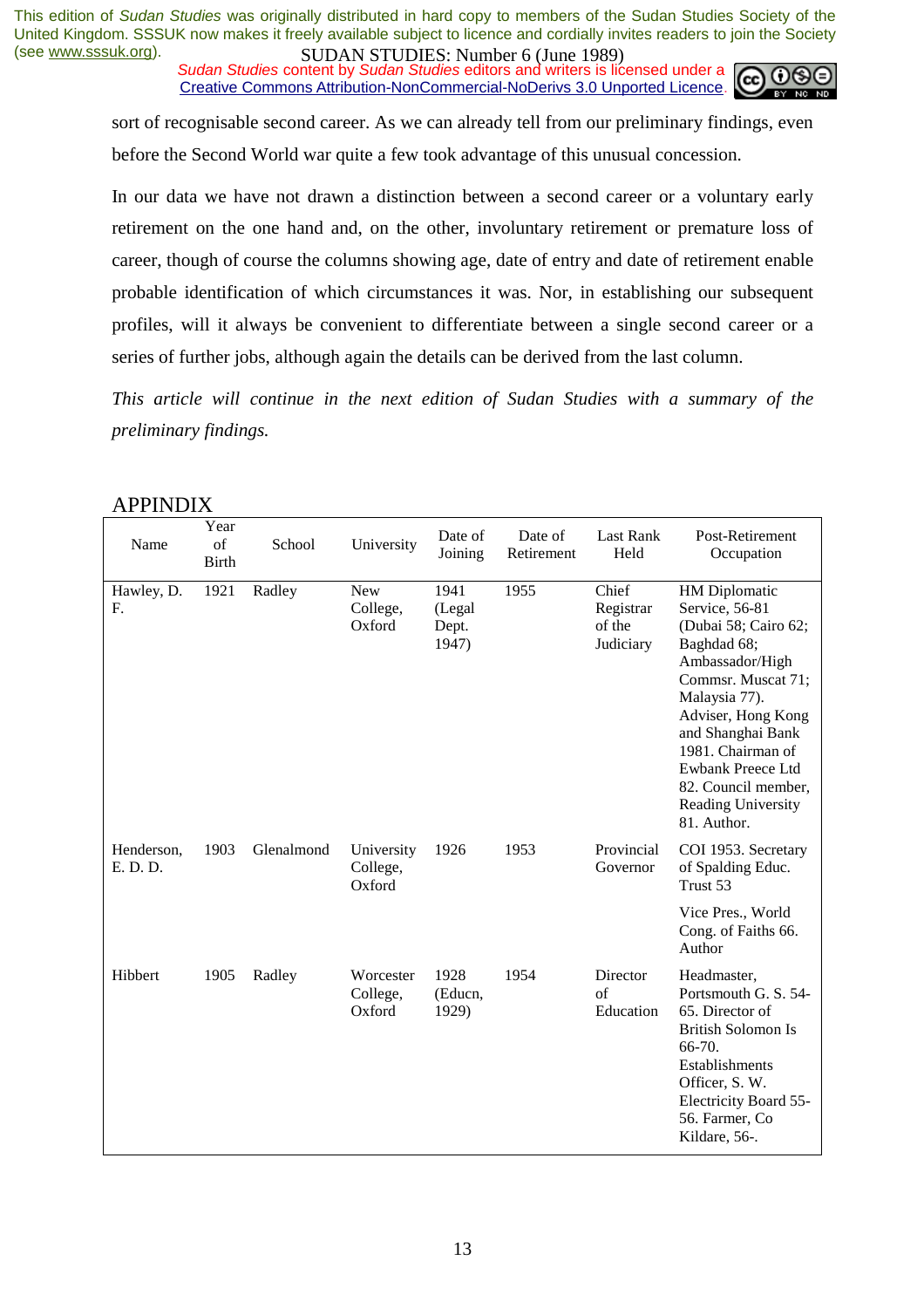**SUDAN STUDES:** PRIMITED (Julie 1707)<br>Sudan Studies content by Sudan Studies editors and writers is licensed under a Creative Commons Attribution-NonCommercial-NoDerivs 3.0 Unported Licence.



# **SURVIVING POVERTY AND FAMINE IN A NORTH DARFUR VILLAGE (Part One)**

*Ray Bush begins a two-part assessment of the effects of famine around El Saiyah village in Northern Darfur.* 

The literature and research on famine and food security in Sudan is voluminous. Little work, however, has focused on the strategies adopted by rural dwellers to cope with hunger and distress and the consequences of those strategies for the local community. This brief paper traces the consequences of surviving poverty in a Northern Darfur village and links it to the attempts, in 1987, of a local NGO to assist in relieving distress caused by famine. The argument is that Famine Early Warning Systems (EWS) and other forms of outside intervention must recognise the dynamic structure of local 'coping' mechanisms. To ignore them, as previous Darfur Workshops on Relief and Rehabilitation have tended to do, is to neglect one of the more hopeful and positive results of a period of 'lean years'.

### FOOD INSECURITY IN RARFUR:

Rainfed agriculture in the province of Northern Darfur is an extremely difficult way to secure livelihood especially in the area north of Kebkabiya (see Figure).



Sustained yields of millet, the province's major food crop, requires a minimum of 400mm of rainfall. Despite being relatively drought resistant, the cultivation of millet after 100 days still

requires rain which will soak to a depth of two feet at regular two week intervals. When in 1984 only 4l% of the thirty year monthly average (1951-80) rainfall fell in El Fasher this marked the culmination of a series of early warning, that persistent rural poverty had increased the vulnerability of many rural dwellers so that they were now unable to fight off famine.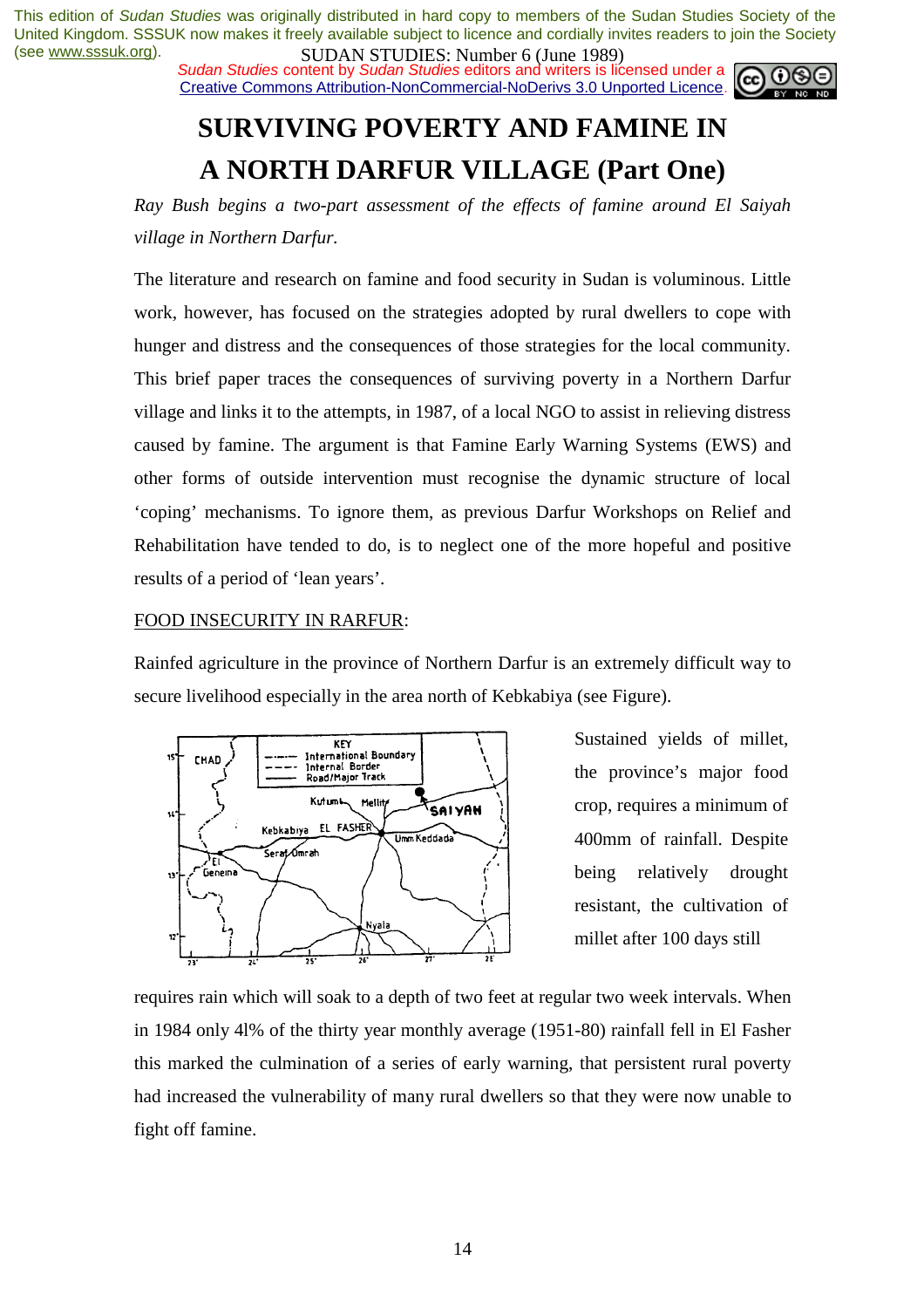**SUDAN STUDES:** PRIMITED **(Julie 1707)**<br>Sudan Studies content by Sudan Studies editors and writers is licensed under a Creative Commons Attribution-NonCommercial-NoDerivs 3.0 Unported Licence.



An impending crisis had been signalled earlier with larger than usual patterns of migration from Northern Darfur to the south and south-east into mechanised schemes in Kordofan and still further afield to the Central Region.

Despite these indicators and the presence of displaced Darfurians in Omdurman, President Nimeiri refused to recognise an emergency.

Save the Children Fund (UK) estimated that between 50-150,000 deaths were due to starvation in Darfur in the period 1984/5. A United Nations report in August 1984 suggested that as much as 24% of Darfur's total population of three and a half million were 'seriously affected' by famine. One of the many villages which was seriously affected by famine was El Saiyah about 32 km north east of Mellit, populated mainly by Berti, numbering some 800-900 in the village and up to 6,000 in the village council area of 29 villages. The Islamic Relief Agency was the first to establish a feeding centre in Saiyah for 8,000 in 1984. Nevertheless, this assistance was not enough to prevent an increase in recorded death rates for the village from three a month before the famine to an average of 15 a month for 1984.

By November 1985 the village had an additional 5,000 migrants from neighbouring famine affected villages while those strong and fit enough migrated from Saiyah to find work in El Fasher, Mellit or even Libya. This access to cash was probably the major lifeline which saved people from death through starvation: remittances from relatives working nearby or in neighbouring countries supplemented access to food aid and enabled many families to purchase additional food at the new increased prices.

Like much of Sudan, Saiyah received better rains in 1985 but they were still inadequate for the growth of good millet. The rainy season ended early in 1985 for Northern Darfur which led to crop failures. In 1986, an OXFAM/SCF post-harvest survey reported yields in north east Darfur of 11-38 kg/ha compared with an average for Darfur in the period 1960-1970 of 250-650 kg/ha. Unlike 1985 and 1986 the structure of rains in 1987 took a different form. Hitherto, the pattern of rainy seasons in Sudan had been for their premature end. In contrast, while the total rainfall in El Fasher by mid-September 1987 was the highest since 1970, the bulk of that rain fell in the month of August. By that time farmers had already planted when the rains first appeared early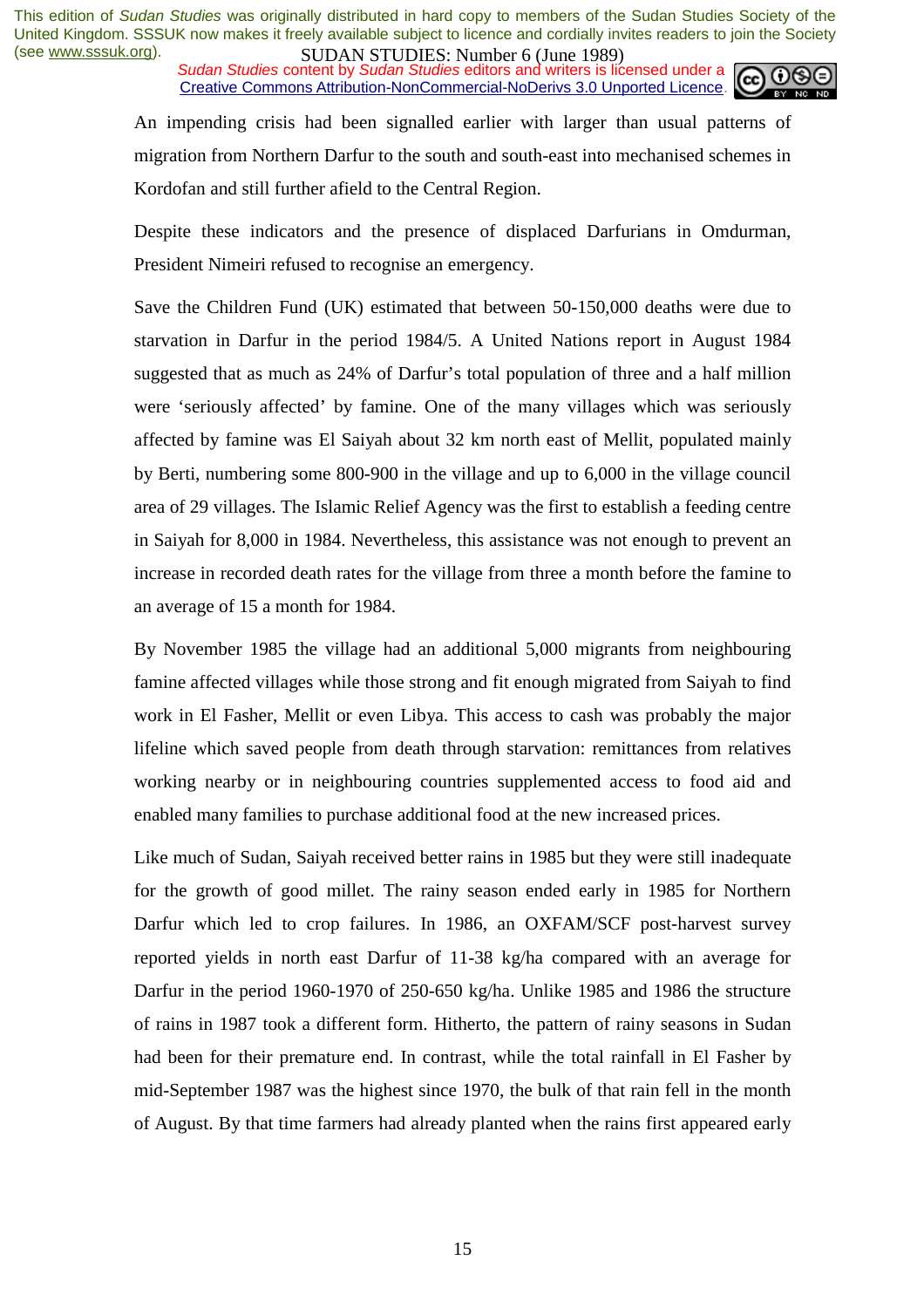*Sudan Studies* content by *Sudan Studies* editors and writers is licensed under a Creative Commons Attribution-NonCommercial-NoDerivs 3.0 Unported Licence.



in May and after others, who had the resources, had planted as many as five times because of the early lack of sufficient rain for the millet to germinate.

There is a considerable variation in the microclimates of Northern Darfur between areas like Um Keddada and Saiyah. While no accurate rainfall data exists for these locations variations in millet and livestock prices do give an indication that continued poor rainfall - and other social and economic factors - continue to create lean years.

#### PREVENTING A FUTURE FAMINE WITH AN EARLY WARNING SYSTEM:

The Sudanese Red Crescent now operates a famine early warning system for much of Northern Darfur. It was established in April 1986 and shares two crucial dimensions with other small scale EWS. First, for its success in predicting famine it relies extensively upon information supplied to it by informants. Second, we might delete the term famine from the EWS because in effect, the information sought by such procedures is as much concerned with monitoring non-famine indicators as it is with famine *per se*.

The Red Crescent EWS has become well established at the local village level where data is collected and information sought on a range of agro-socio-economic issues. There are, however, a number of shortcomings which might diminish the validity of that information, For example, it is likely that while the main currency of the EWS is information then the structures and channels through which that is gained must be constantly monitored. If they are not, the ability of non-governmental organisations (NGOs) to fully understand the shifts in village profiles will be hindered and so too will strategies for rehabilitation.

The Red Crescent EWS in North Darfur is co-ordinated by district officers in the province capital, El Fasher, while data is monitored by a field officer in Khartoum. Each participating Red Crescent branch committee completes weekly returns to the El Fasher office indicating rainfall and planting patterns, livestock and grain prices, wage rates and population movements. While there are considerable advantages to the collection of this data at the village level by local participating villagers, there are also a number of areas where biases and inconsistencies in data collection may occur.

The Red Crescent committee in Saiyah is an extension of the drought committee initiated during the 1984 famine by the teachers and traders in the village. The first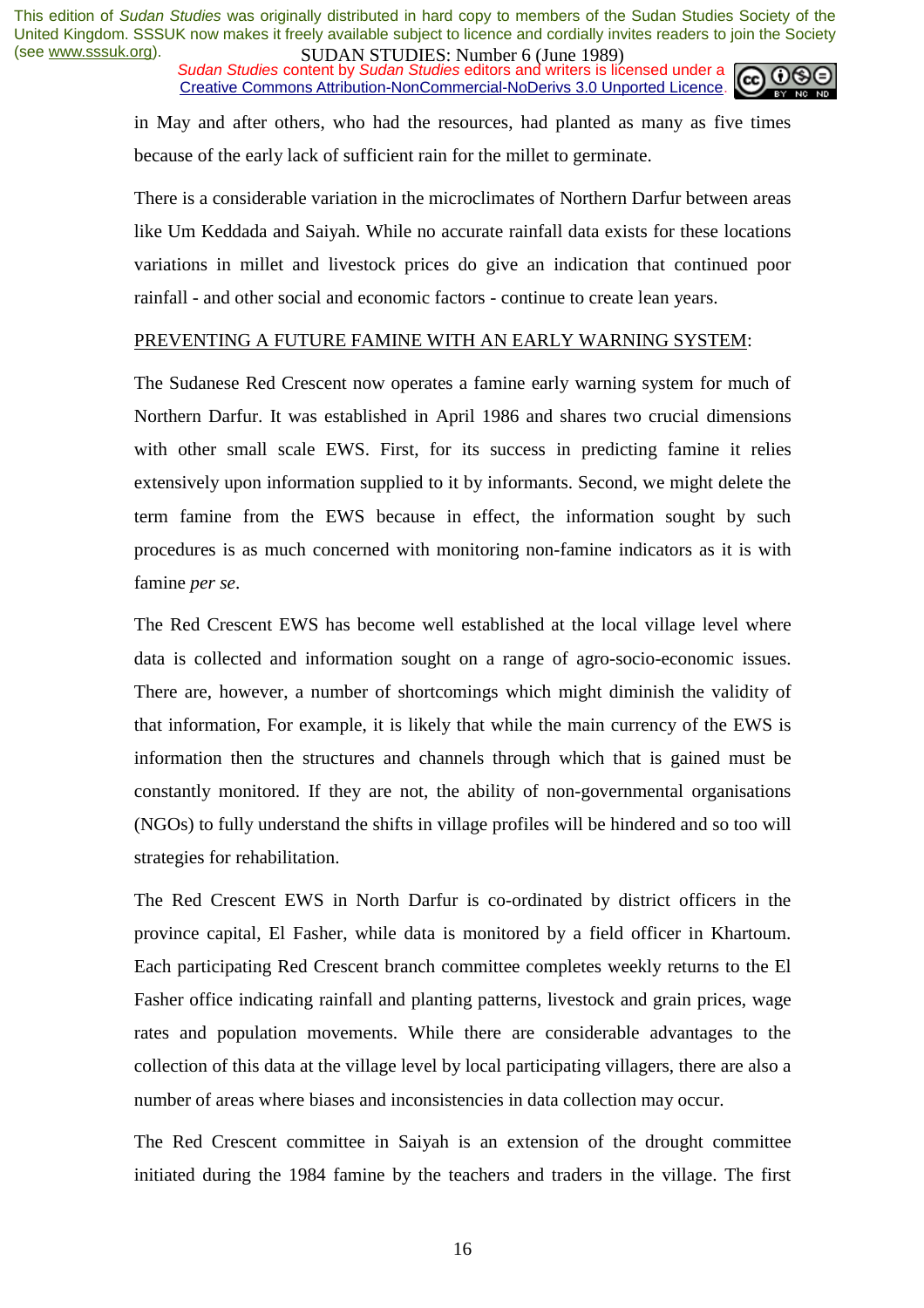**SUDAN STUDES:** PRIMITED (Julie 1707)<br>Sudan Studies content by Sudan Studies editors and writers is licensed under a Creative Commons Attribution-NonCommercial-NoDerivs 3.0 Unported Licence.



function of this committee was to give information to NGOs during the drought and it was chaired by the village medical assistant. The committee of the new Red Crescent branch in Saiyah was established following a general meeting of all the men that could attend in the rural council area of Saiyah. From a low turn out 'responsible and loyal men' became members of the 18 man committee if they were nominated and there were no objectors. This committee meets twice a month with the facility for an emergency meeting if necessary. The secretary of the committee, a local teacher, completes each week the typed forms supplied by the Rod Crescent in El Fasher and he classifies households into high, medium and low income families.

The exclusion of women from the committee might not be surprising in an Islamic environment: there are nevertheless exceptions to it. In another village, Kebkabiya, a woman was a significant and senior member of a drought committee often encouraged to protest the village plight at local government level where the men felt embarrassed or otherwise reluctant. The absence of women from the committee in Saiyah and therefore, significantly from the formal information channels through which data on changes in the fortunes of households is transmitted, does not now reflect the important position of women in the community. As a consequence of the drought, and increased male migration, women are often *de facto* heads of household, and exercise considerable decision making influences in their own right.

From a random sample of fifteen households in February 1987 eight were headed by women and from another sample in September the same year, ten out of twelve were headed by women. Despite the increased frequency of women as heads of household since the drought, usually because husbands have migrated for work, they remain excluded from the Red Crescent committee. The reason given for their exclusion by the committee secretary was that the work was too strenuous: "committee members may be called upon to put out fires, distribute grain and transport relief supplies to neighbouring villages." It was impossible for women to do these committee chores because the woman's place was in the home and looking after children.

The Red Crescent decides upon the amount of relief to distribute according to the severity of the weekly reports which are compiled monthly when transport allows the presence of the Khartoum monitor to visit El Fasher. There are difficulties, however, in the collection of reliable information about the changes in the life chances of individual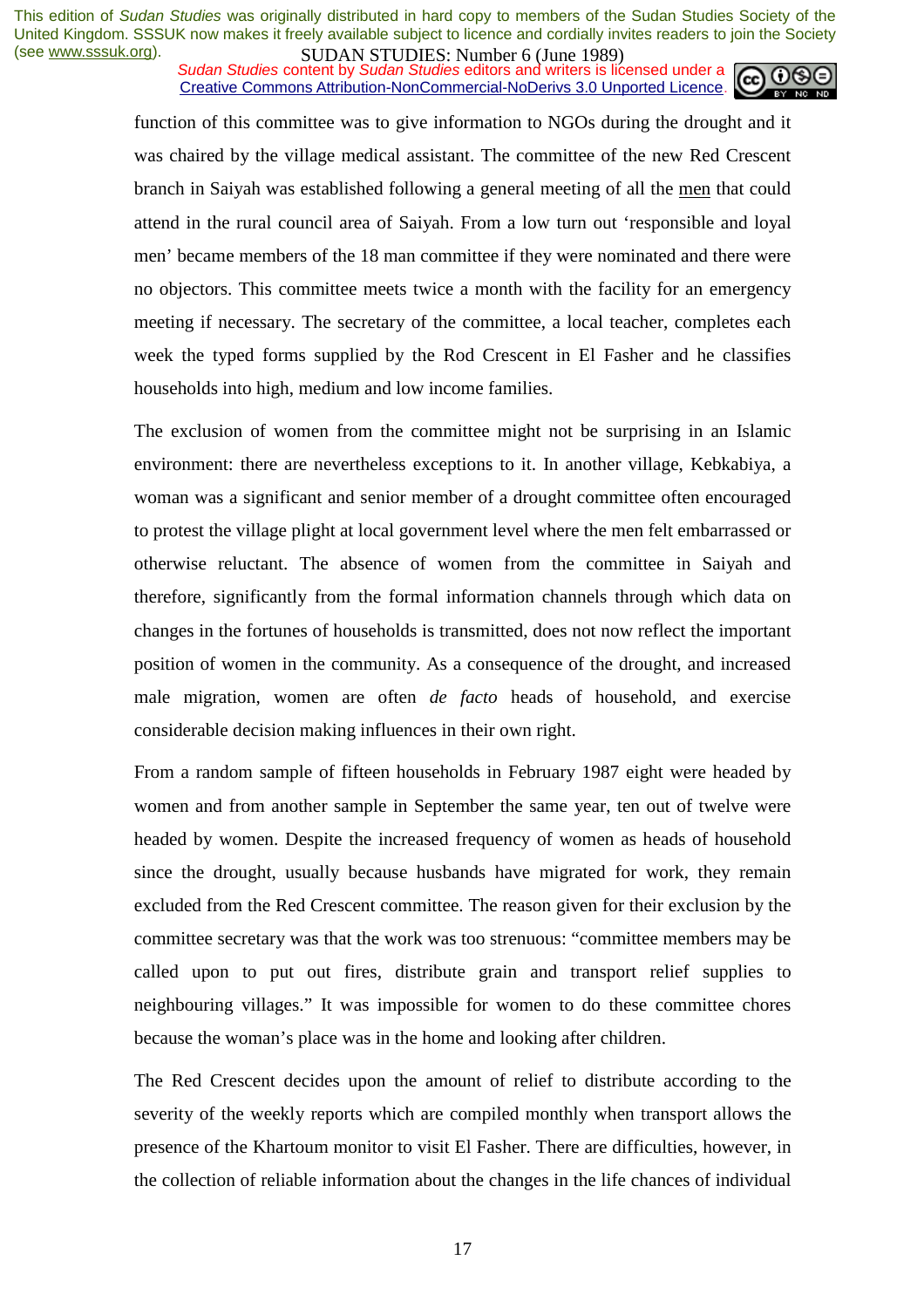**SUDAN STUDES:** PRIMITED (Julie 1707)<br>Sudan Studies content by Sudan Studies editors and writers is licensed under a Creative Commons Attribution-NonCommercial-NoDerivs 3.0 Unported Licence.



households. There are few safeguards in how information on villagers' conditions is assessed, and there is no mechanism or channel for complaint by village members concerning the needs assessment procedure and the assessment of individual food needs. This lack of safety mechanism to ensure more thorough exchange of information is seen particularly as an issue by migrants into Saiyah who are still perceived by many as 'outsiders'.

Despite the difficulties experienced by migrant families into Saiyah and the more general possibility of personal antagonism between village members to colour the impressions gained through the EWS, and not withstanding either, the nonrepresentation of women of the Red Crescent committee - at a time when as we will see, women's work is intensifying - the Red Crescent EWS has proved invaluable as a guide to shifts in local terms of trade and social conditions of rural producers.

The EWS has carefully monitored shifts in the economic processes of employment and therefore local entitlements to food. It has also, although not in a quantitative way, kept a close watch on variations in the microclimate of Northern Darfur and in damage to crops from pests. The clear advantage of the EWS employed by the Sudanese Red Crescent is that it is village based. This has clear advantages over the methodology employed by agencies like UNDP or USAID where 'windshield' observations alone might be used to forecast crop growth or a combination of this and satellite imagery. A common fault, however, with each of these EWS is that while at least the Sudan Red Crescent EWS does try to recognise the economic and social character of the villages which operate its system, it still does not adequately take account of the changing nature and local transformation of communities which has been set in motion, or in some cases exacerbated, because of recent drought and famine.

Despite the important local character of the EWS which the Sudan Red Crescent coordinates we need to understand the way in which local villagers, in areas where there is an EWS, have tried to cope with recent 'lean years' and what strategies for survival they have employed. An assessment of these strategies is important because it will help to illuminate further the way in which channels of communication, so important for the efficient running of an EWS, become obscured. It also helps us see more clearly the way in which social and economic divisions in the community have become exacerbated. This has happened because recent famine and 'classic' notions of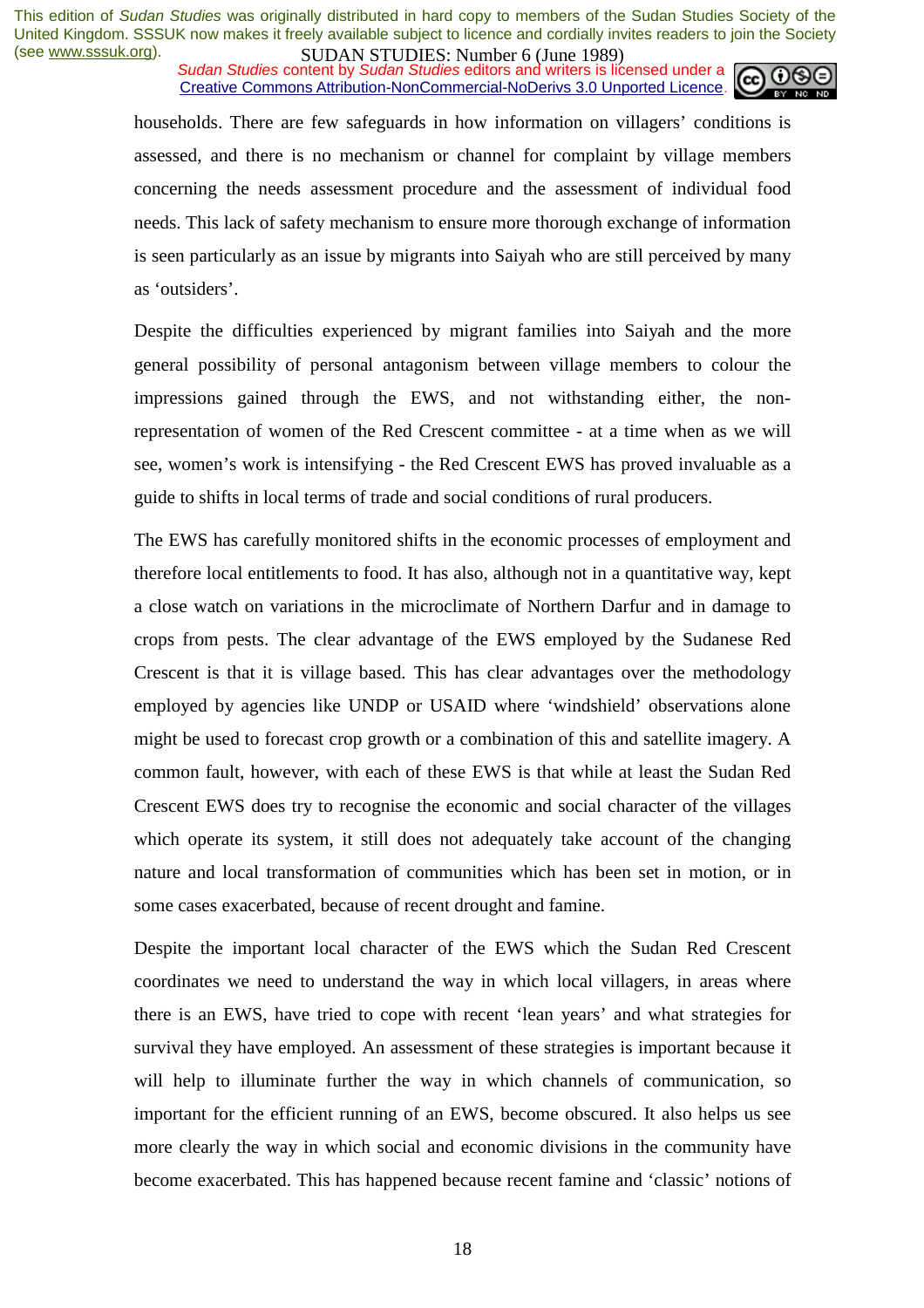*Sudan Studies* content by *Sudan Studies* editors and writers is licensed under a Creative Commons Attribution-NonCommercial-NoDerivs 3.0 Unported Licence.



integrated communities within Northern Darfur need to be recast to recognise the disintegrative impact which food insecurity has had, and continues to have in the long and slow period of recovery.

*In the next issue of Sudan Studies Ray Bush looks at survival strategies in El Saiyah village and the strains on the community. Dr Bush is lecturer in Politics at Leeds University.* 

# **8th SUDAN STUDIES ASSOCIATION CONFERENCE RHODE ISLAND 1989**

The 8th Sudan Studies Association Conference was held at Providence (Rhode Island) between 13th and 18th April this year. The theme was *The Role and Responsibility of the Intellectual to Sudanese Development* - the local organisers were Richard and Carolyn Fluehr-Lobban.

The panels were as follows:

| Panel 1:                                                 |  | Education in the Sudan                |  |  |
|----------------------------------------------------------|--|---------------------------------------|--|--|
| Panel 2:                                                 |  | Perspectives on Sudanese Literature   |  |  |
| Panel 3:                                                 |  | Sudanese Politics and Ideology        |  |  |
| Panel 4:                                                 |  | Sudanese Polities: the current crisis |  |  |
| Panel 5:                                                 |  | The Anthropology of the Sudan         |  |  |
| Panel 6:                                                 |  | <b>Sudanese History</b>               |  |  |
| Panel 7:                                                 |  | Constitutional Crisis: legal issues   |  |  |
| Panel 8:                                                 |  | The Problem of the Southern Sudan     |  |  |
| Panel 9:                                                 |  | Nationalism and Notable Intellectuals |  |  |
| The negate were supported by a number of films, a debate |  |                                       |  |  |

The panels were supported by a number of films, a debate and excursions to places of local interest.

A detailed list of papers presented in each of the panels and other information about the conference can be obtained from the SSSUK Secretary.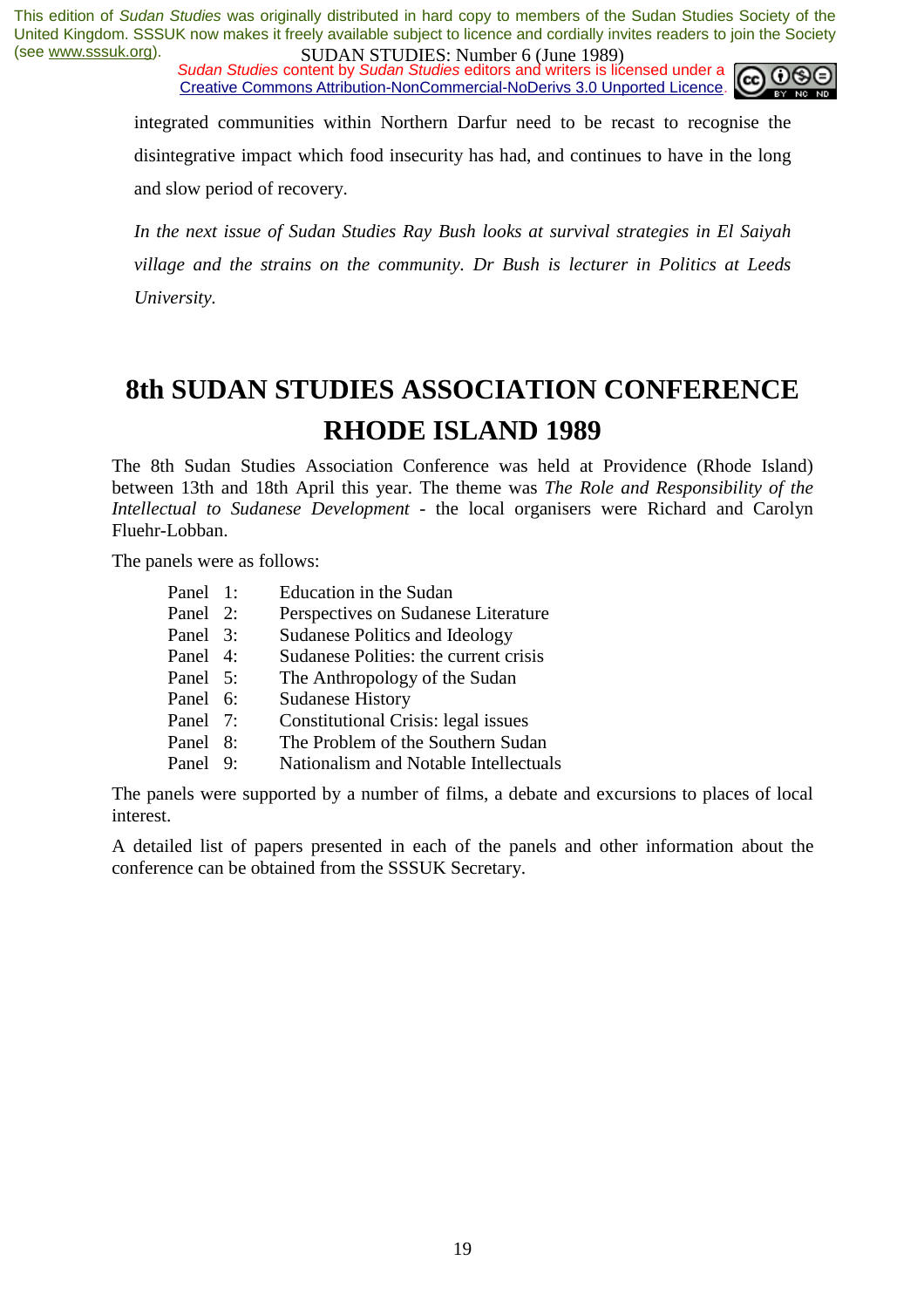**SUDAN STUDES:** INDUCED (June 1707)<br>Sudan Studies content by Sudan Studies editors and writers is licensed under a Creative Commons Attribution-NonCommercial-NoDerivs 3.0 Unported Licence.



# **SUDANESE STUDIES IN GERMANY**

*Jörg Adelberger summarises the proceedings of a symposium on Sudan Studies held in Germany last October.* 

In Nieder-Ofleiden, a small village 80km north of Frankfurt, a symposium on Sudanese studies in Germany took place on 22nd and 23rd October 1988, organised and sponsored by the Association for International Scientific Communication (AISC). Its purpose was to bring together scholars from different disciplines working on Sudanese topics or having an active interest in the Sudan, in order to promote communication between them and encourage future cooperation. In addition, it was considered necessary to discuss the pros and cons of founding a *German Sudanese Studies Association.* 

The participants were scholars from the humanities - mainly Anthropologists, but also students of Islam and linguists. The presence of Professor Rolf Herzog, one of the most prominent figures in Sudanese studies in Germany, was much appreciated by his younger colleagues.

The following papers were presented:

| U. Braukämper        | Prospects for Ethnographic Research and Documentation in the<br>Sudan                                                  |
|----------------------|------------------------------------------------------------------------------------------------------------------------|
| F. Rheingans         | Current Research on the Sedan at the University of Bayreuth                                                            |
| R. Rottenburg        | The Notion of 'Akkreszenz' in Modern Ethnography - the case of<br>the Lemwareng-Nuba                                   |
| H. Langenbahn        | The Problem of Development in Traditional Agriculture - the<br>case of the Ingessana                                   |
| S. Reichmuth         | Genealogy. Dating and Historical Consciousness - the case of<br>the Shukria                                            |
| <b>B.</b> Streck     | The Discovery of a Secret Vocabulary and the Socio-Linguistic<br><b>Problems of Research Among Nile Valley Gypsies</b> |
| R. Husmann & C Meier | Migration, Tribal Sports and the Wrestling Matches of Nuba<br>People in Khartoum                                       |
| H. Müller            | Ethnography, Civil War and the State of Research on the                                                                |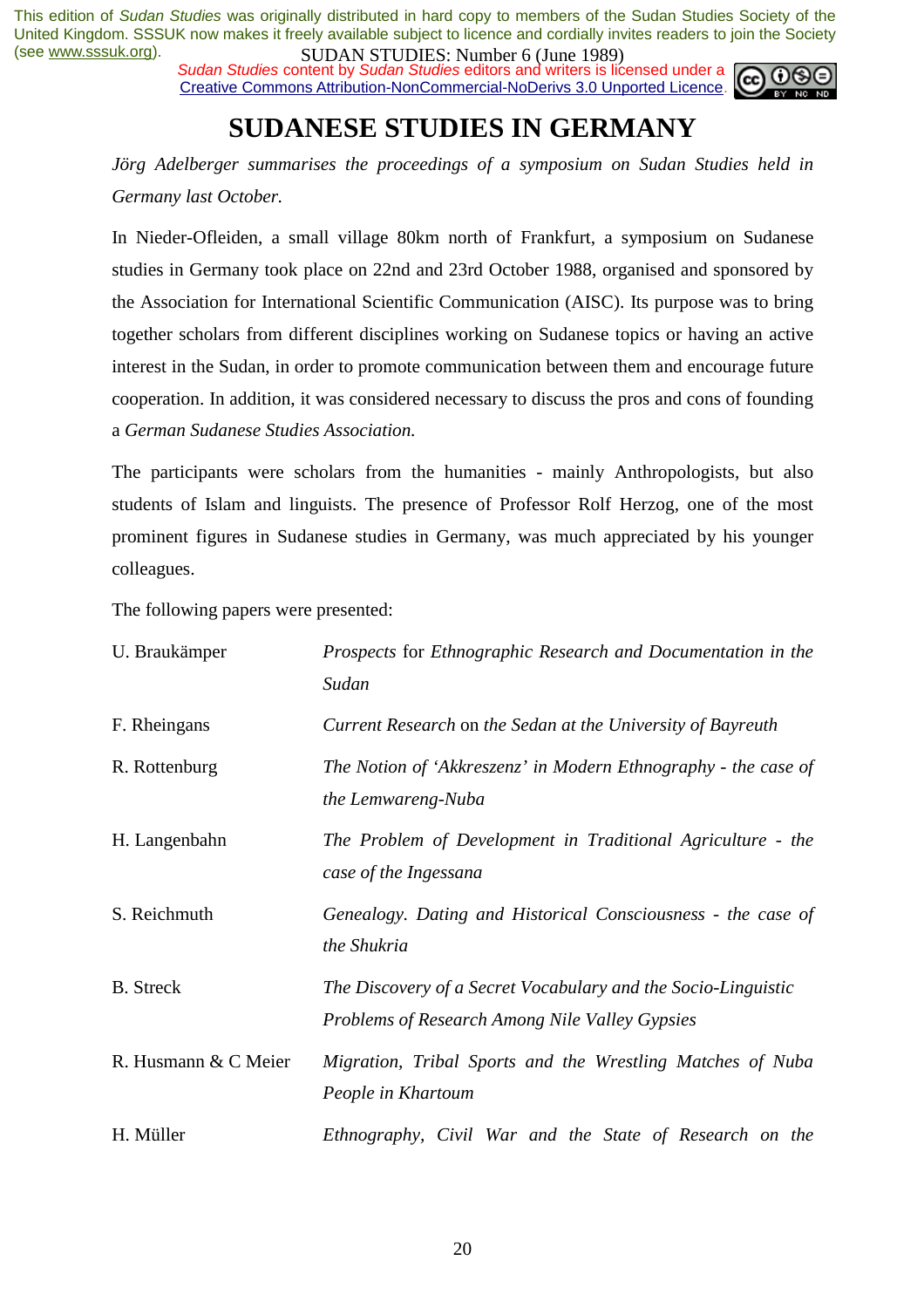*Sudan Studies* content by *Sudan Studies* editors and writers is licensed under a Creative Commons Attribution-NonCommercial-NoDerivs 3.0 Unported Licence.



*Topotha* 

T. Zitelmann *Political Boundaries, the Strategic 'Hinterland' and Frontier-Crossing Mobility between Ethiopia and Sedan* 

Ethnographic films by B. Streck and R. Husmann on recycling techniques of the Halab, slides taken by U. Braukämper on the new exhibition of the Ethnographic Museum in Khartoum, and a film from the 1960s on wrestling in the Nuba Mountains were shown.

In the general discussion at the end of the meeting it was decided to prepare a publication containing the papers listed above and further ones by other participants, should they be offered. After some debate the participants eventually came to the unanimous conclusion that there should be no separate *German Sudanese Studies Association,* besides the societies already existing in Great Britain, France and the USA. The disadvantage of such an association would lie not only in the danger of national separatism, but also in the formal and legal obstacles which would have to be overcome. The objectives of such an association could be attained without a high degree of institutionalisation. It was therefore decided to remain an informal interest group, and to organise similar meetings approximately every two years with administrative support from the AISC. In order to maintain and foster international communication it was decided that scholars should be urged to join either *SSSUK* or the *SSA*  on an individual basis.

*Jörg Adelberger can be contacted at the Institute of Historical Ethnology at the Johann Wolfgang Goethe University, FRANKFUIT, West Germany.* 

## **CURRENT AFFAIRS IN SUDAN**

*Charles Gurdon continues his series on contemporary political and economic issues in the Sudan. The comas is based on reports prepared for the Economist Intelligence Unit (EUI), but the author stresses that this column presents a personal viewpoint and does not necessarily reflect the views of EIU, SSSUK or anyone else.* 

### THE POLITICAL SCENE:

The signing of an agreement on November 18th 1988 between the Democratic Unionist Party (DUP) and the rebel Sudan Peoples' Liberation Army (SPLA) marked an end to the political stagnation which has characterised Sudan since the overthrow of former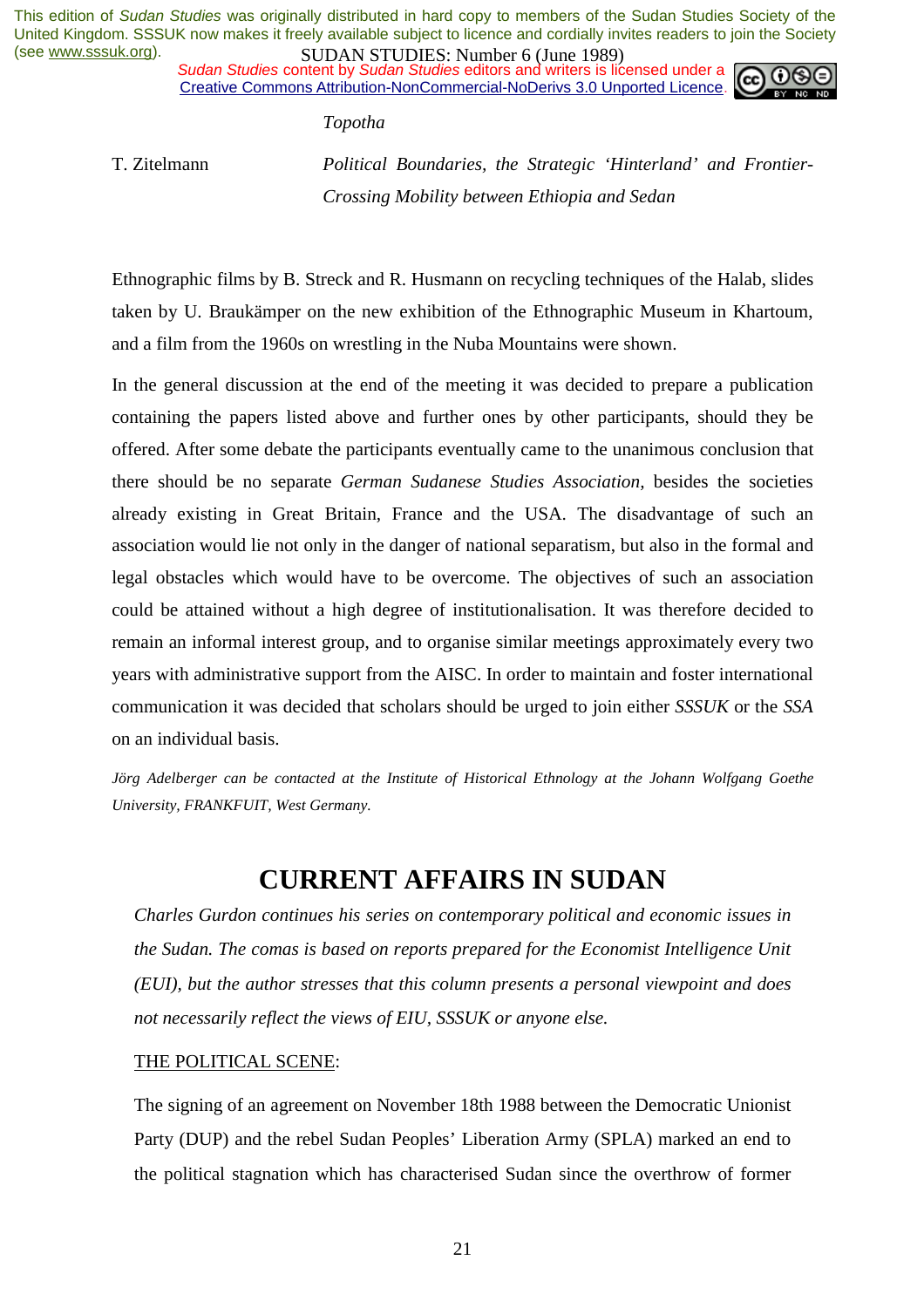**SUDAN STUDES.** NUTTURE UP the 1707 Sudan Studies content by *Sudan Studies* editors and writers is licensed under a Creative Commons Attribution-NonCommercial-NoDerivs 3.0 Unported Licence.



president Nimeiri in April 1985. The logjam was broken and since November the pace of political activity has been very rapid.

There were huge and joyous demonstrations in the streets of Khartoum when DUP leader Mohamed Osman al-Mirghani returned from Addis Ababa. A few days later there was a National Islamic Front (NIF)-organised demonstration against the peace agreement but it was poorly attended and was physically and verbally attacked. These events surprised the Prime Minister, Sadiq el Mahdi, and he was eventually forced to give his half-hearted stamp of approval to the Addis Ababa peace accord.

By contrast, the NIF refused to support the accord and its leader, Dr Hassan el-Turabi, said that his party would leave the government if plans to reintroduce Islamic S*haria*  law were suspended. Three NIF MPs from Darfur, who supported the peace process, disapproved of their party's opposition and decided to resign the party whip and sit as independent MPs.

Sadiq tried to hijack the peace process by insisting on pre-conditions and preliminary talks with the SPLA rather than simply endorsing the DUP-SPLA accord. He was caught between hard-line NIF opposition to any compromise and the wish to take the credit, which actually belonged to the DUP, for a political settlement.

On December 21st the Umma Party and NIF majority in parliament voted in favour of the Prime Minister's motion authorising him to go ahead with arrangements with for the convening of the national constitutional conference on December 31st. The DUP, left-wing and regional parties voted against the motion because it stopped short of actually endorsing the DUP-SPLA accord.

In December the government alleged that there were two attempted *coup d'Etat,* This gave the government the excuse it needed to impose a state of emergency on December 28th, which was followed by an increase in the minimum wage but also major price increases. This immediately provoked a wave of riots and demonstrations with hundreds of riot police being deployed in Khartoum, Wad Medani and Atbara.

After three days of demonstrations and a wave of public sector strikes the Cabinet eventually revoked the sugar, but not the petrol, price increase. Despite this, the demonstrations continued for a fourth day when two people were killed and perhaps a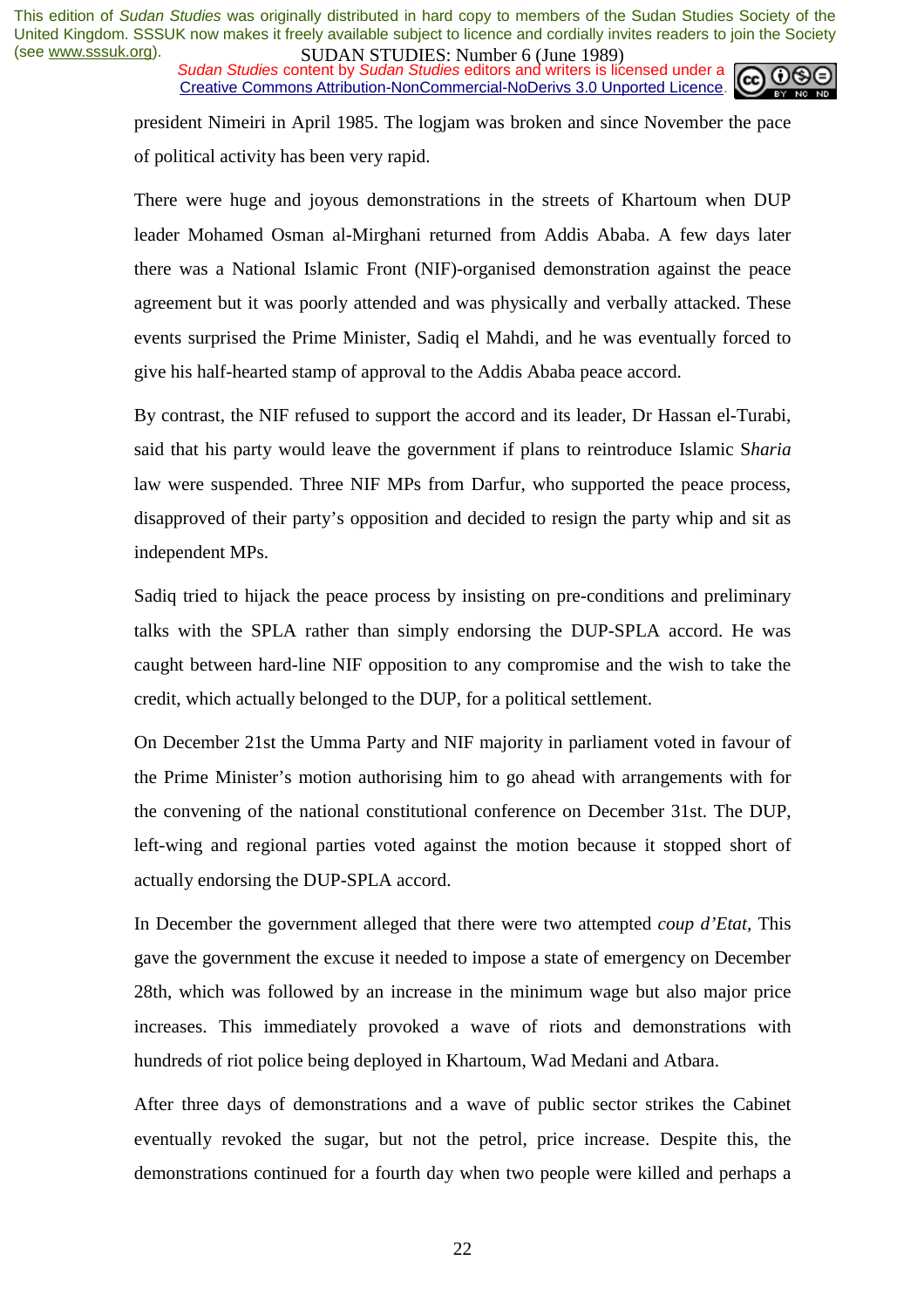*Sudan Studies* content by *Sudan Studies* editors and writers is licensed under a Creative Commons Attribution-NonCommercial-NoDerivs 3.0 Unported Licence.



hundred were injured. The demonstrators shouted slogans against the NIF's 'religious merchants' and also shouted *"don't give in Abu Dijin',* which was a reference to Mohamed Osman al-Mirghani's nickname.

The calls worked and on December 28th the DUP's patience finally ran out. It resigned from the government in protest at both the economic policies, which had led to the riots, and the refusal of the other coalition members to endorse its peace accord with the SPLA. This led to wholesale cabinet and administrative changes.

Eventually on February 1st a new coalition government was formed with the Umma Party taking ten portfolios and the NIF eight, with four going to token southerners and one to a Nuba. Its composition immediately provoked the resignation of the Minister of State for Finance, Dr Ibrahim el-Tigani el-Tayeb. More importantly, the Defence Minister, General (rtd) Abdel Magid Hamed Khalil, eventually resigned in mid-February in protest at the government's failure to support the DUP-SPLA accord. This signalled the inevitable collapse of the government. Despite Khalil's past links with former President Nimeiri, he is widely respected as a 'soldier's soldier' and someone who was largely untainted by the corruption of the latter part of the Nimeiri era. He is probably the most able man in the country and the only one who could lead it out of its current morass of problems. Without him the government quickly degenerated into a bunch of squabbling politicians that it actually was.

The day after his resignation, the army's commander-in-chief, General Fathi Ahmed Ali, delivered an ultimatum, which had been signed by 150 officers above the rank of colonel, to the Prime Minister. It gave the government one week to accept the DUP-SPLA peace accord and to form a broad-based government.

The Prime Minister procrastinated and tried to fudge the issue by playing for time. Eventually, after Sadiq's usual brinkmanship, the agreement was signed by 48 political parties and trade unions on the night before he had threatened to resign. Although the army's ultimatum forced him to reach the agreement, in some ways it is a victory for Sadiq el Mahdi because he has remained in power.

A new broad based government was sworn in to office on March 25th. The 23 strong Cabinet includes members of Umma (8), DUP (6), Communist (1), Sudan National (1)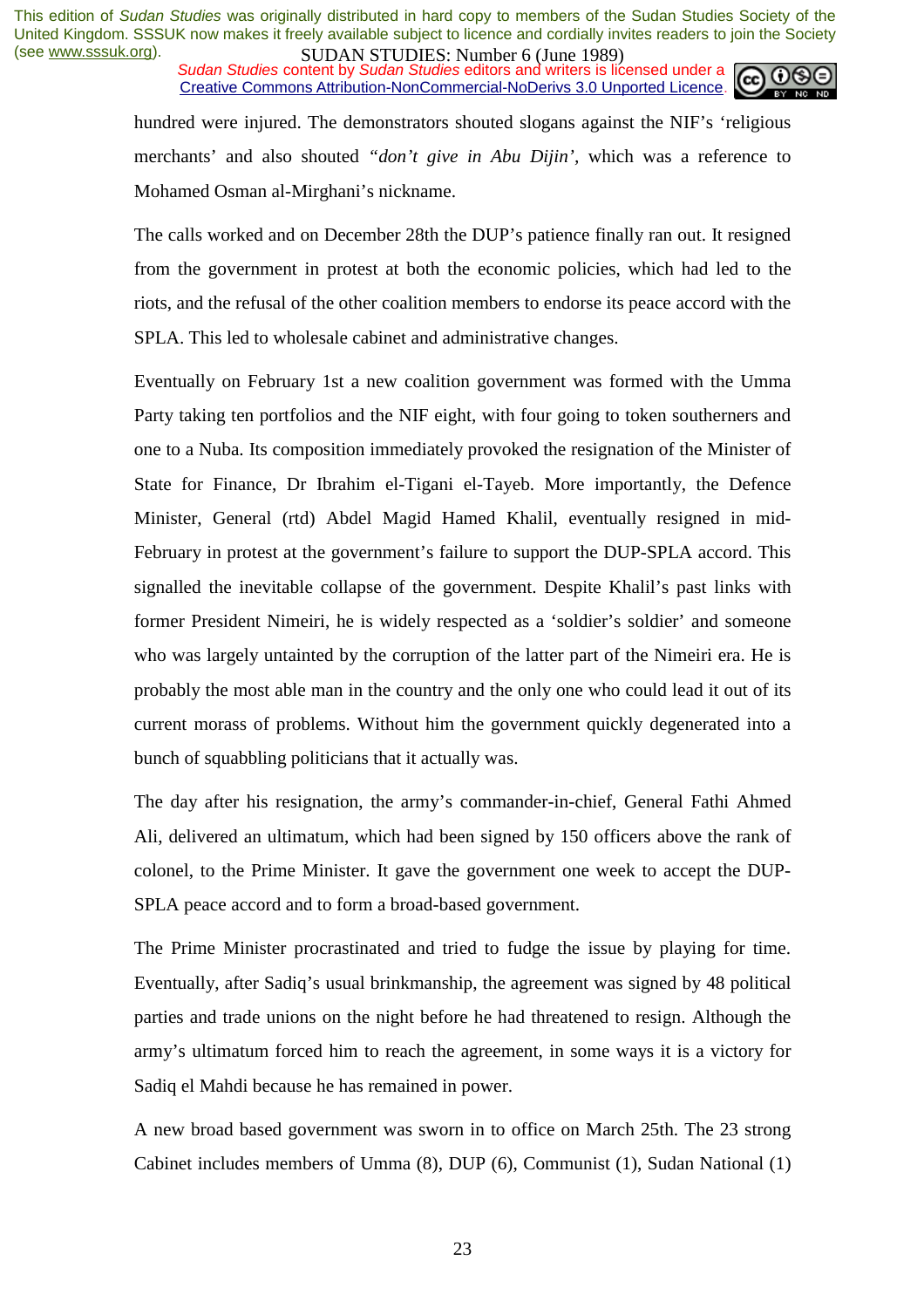*Sudan Studies* content by *Sudan Studies* editors and writers is licensed under a Creative Commons Attribution-NonCommercial-NoDerivs 3.0 Unported Licence.



and southern parties (4), with two seats going to the trade unions and the Defence Minister being independent.

#### THE CIVIL WAR:

While the politicians squabbled in Khartoum, the SPLA intensified its campaign and won a number of important military victories, including the capture of Nasir on January 26th. Like the temporary loss of the northern Sudanese towns of Kurmuk and Geissan in Blue Nile Province in late 1987, the fall of Nasir was a psychological body-blow for the army and the government. The Prime Minister called on the people to provide food and other material and moral support for the army, and pledged that the government was committed to liberating every inch of territory seized by the rebels which it has failed to do. Although the capture of Nasir was important, it was not the only SPLA victory. In late February and early March it captured the three strategically important towns of Torit, Nagichot and Nimule in eastern Equatoria. Torit had been under siege for months and the population had fallen from 20,000 to 7,000 because of death from starvation.

#### FMIINE AID AND REFUGEES:

It has been estimated that over 250,000 people died in southern Sudan last year as a direct and indirect result of the civil war. The aid agencies are, therefore, determined to ensure that sufficient food aid gets to the regions to avoid a repeat of last year's problems. The World Food Programme (WFP) estimated that 530,000 displaced civilians would need food in 1989 but admitted that this number was likely to be an under-estimation. Hopefully the formation of the new government will soon produce a ceasefire and an end to the misery of the southern civilian population. If it is not there then it can be expected that things will deteriorate during the oncoming rainy season when the SPLA has the military advantage and food aid cannot get through to the besieged towns.

#### THE ECONOMY

Before the November meeting of the Club of Paris creditors, the government unveiled its long-awaited Economic Recovery and Development Programme (ERDP) for the four year period ending in 1992. It focuses on changing the structure and management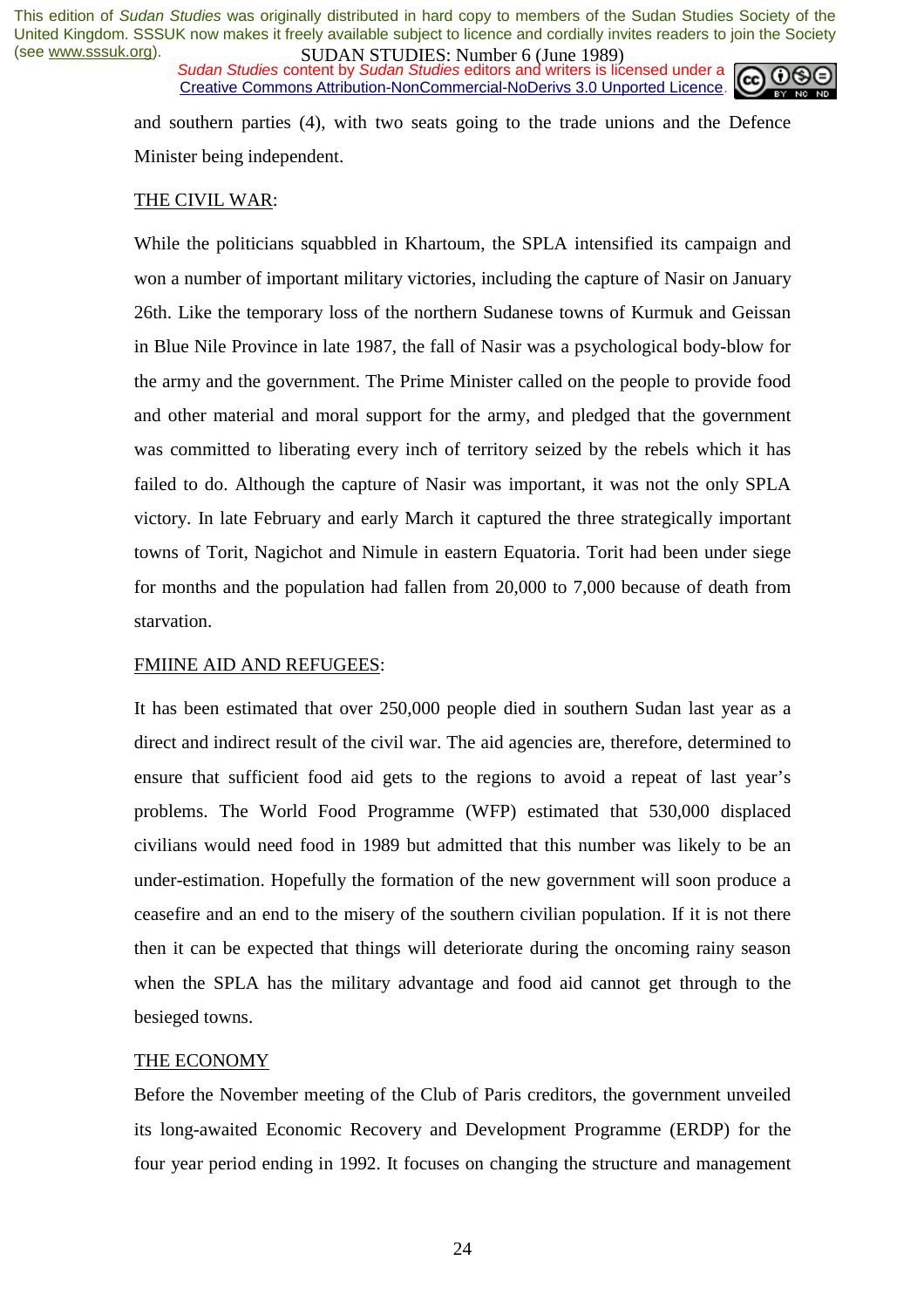*Sudan Studies* content by *Sudan Studies* editors and writers is licensed under a Creative Commons Attribution-NonCommercial-NoDerivs 3.0 Unported Licence.



of the economy. Its goals include sustained economic growth of 4%-5%, reduced inflation, less reliance on foreign aid, the ability to meet the country's basic food requirements and meeting the people's basic needs.

The response to the ERDP at the Paris meeting of November 29th, which was attended by representatives of ten Western countries; the EC; the IMF; the UN; and six Islamic, Arab and African development funds, was generally favourable. They pledged \$300 million of emergency assistance to cope with the after-effects of the devastating floods and indicated that further substantial aid could follow if the government undertook a comprehensive economic adjustment programme and if there was a ceasefire in the civil war.

Besides the \$300 million, the World Bank and the government were confident that an additional \$66.5 million would be provided by Japan and two Arab development funds. The combined total of \$366.5 million and the government's own contribution of \$41 million would provide the \$407 million that the World Bank's mission has estimated will be necessary to finance the reconstruct ion of the country after the floods.

New debt statistics from the World Bank's 1988/9 debt tables show that the estimated total debt rose from \$9,568 million in 1986 to \$11,126 million in 1987.

#### OUTLOOK

The new government of national unity has agreed to the terms of the DUP-SPLA agreement: the freezing of plans to introduce Islamic sharia law, the abrogation of all military pacts, lifting the state of emergency, and the calling of a ceasefire in the civil war. However, the fact that Sadiq el-Mahdi is still Prime Minister is not encouraging. Throughout his office he has seemed more interested in staying in power than in what he could do in office. He has avoided most major issues, thereby allowing the already perilous political and economic situation in Sudan to deteriorate markedly since he came to office in April 1988.

It is unlikely that the formation of a government of national unity will persuade the SPLA to accept an immediate ceasefire because its victories have got the army on the run. It will want to win as much territory and as many towns as possible so that it can come to the negotiating table with a stronger hand. The SPLA will therefore continue to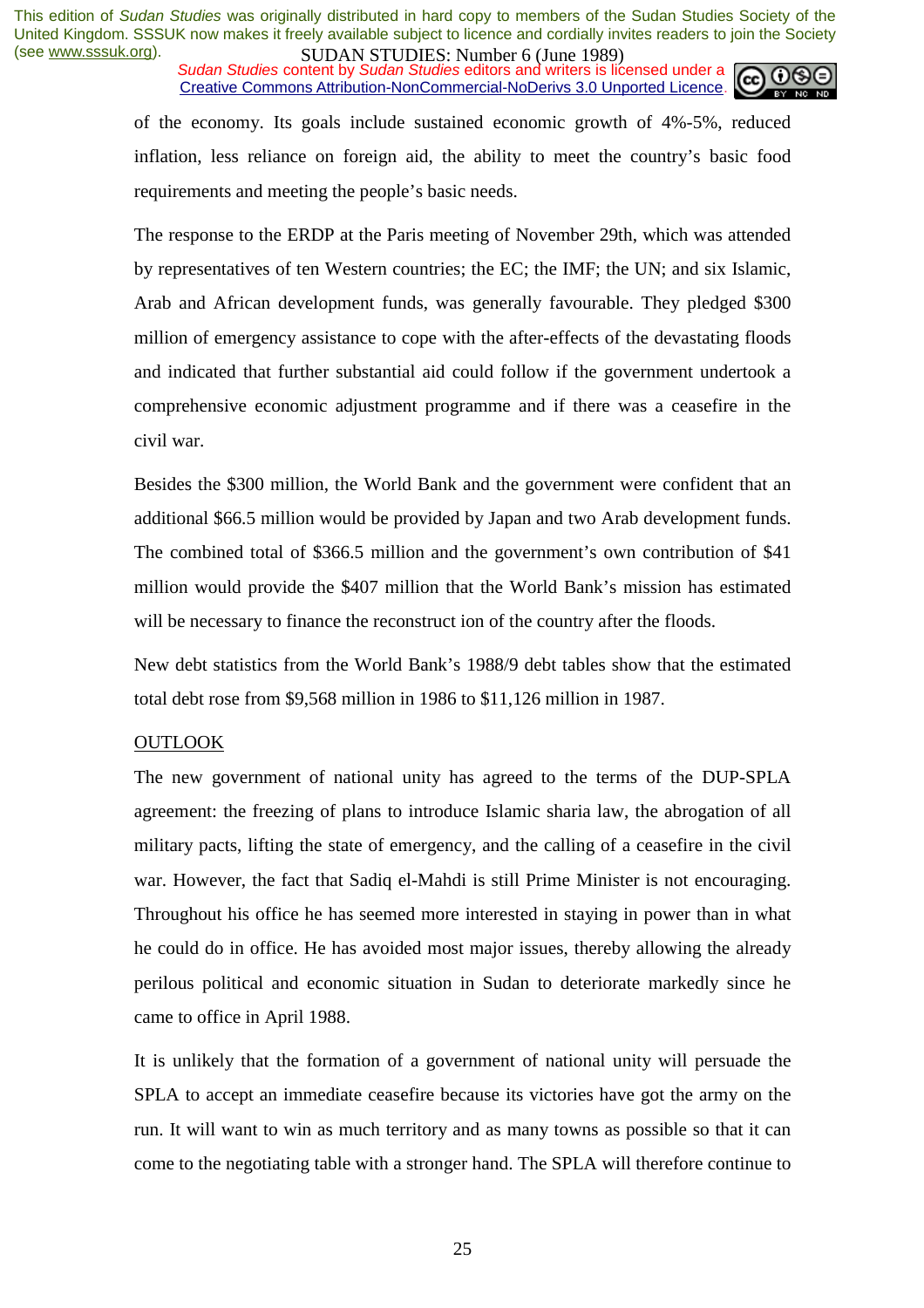*Sudan Studies* content by *Sudan Studies* editors and writers is licensed under a Creative Commons Attribution-NonCommercial-NoDerivs 3.0 Unported Licence.



apply maximum military pressure right up to the last moment when a ceasefire comes into effect.

Once it has settled in, the government's next step will be to prepare the way for the proposed constitutional conference. It will probably be a repeat of the 1965 Round Table Conference which sought, unsuccessfully, to end the first Sudanese civil war. The SPLA will play an important role and, together with other southern and regional participants, will try to reduce the power of the *Khartoum clique* who they feel have misruled the country for so long. They will be pushing for a greater degree of autonomy and a larger share of development funds for the peripheral regions.

Assuming that the conference is a success, and this is by no means certain given the chaotic state of the Sudanese political scene, it should lead to a negotiated end of the civil war. Although virtually the whole country is sick of war, the negotiations will probably be long and difficult. The participants will represent the whole spectrum of political views from the left-wing secular parties who favour a more federal system of government, through the traditional ruling families which will not want to lose their power, to the right-wing NIF which will insist on an Islamic constitution and legal system for northern Sudan if not for the whole of the country. However, although it has been strained to breaking point in the past five years, the Sudanese peoples' capacity for reconciliation means that an end to the war is possible, but only just.

When the political settlement is finally worked it will almost certainly create a federal structure for the country which will give all the regions, and not just the south, a large measure of autonomy. The Addis Ababa Agreement will probably be the model but not the blueprint for the new settlement. Darfur and Kordofan might well insist on becoming the semi-autonomous 'Western Region', while an 'Eastern' or 'Northern' Region are less likely. Whatever its formal structure, the peripheral regions will insist on a fairer share of the development funds. Given that there is oil in Upper Nile and South Kordofan, as well as gold and other minerals in the Red Sea Hills, there does seem to be a case for a more equitable division.

In recent years the resolution of Sudan's chronic economic problems have been totally peripheral to the government's priorities of maintaining power, ending the war and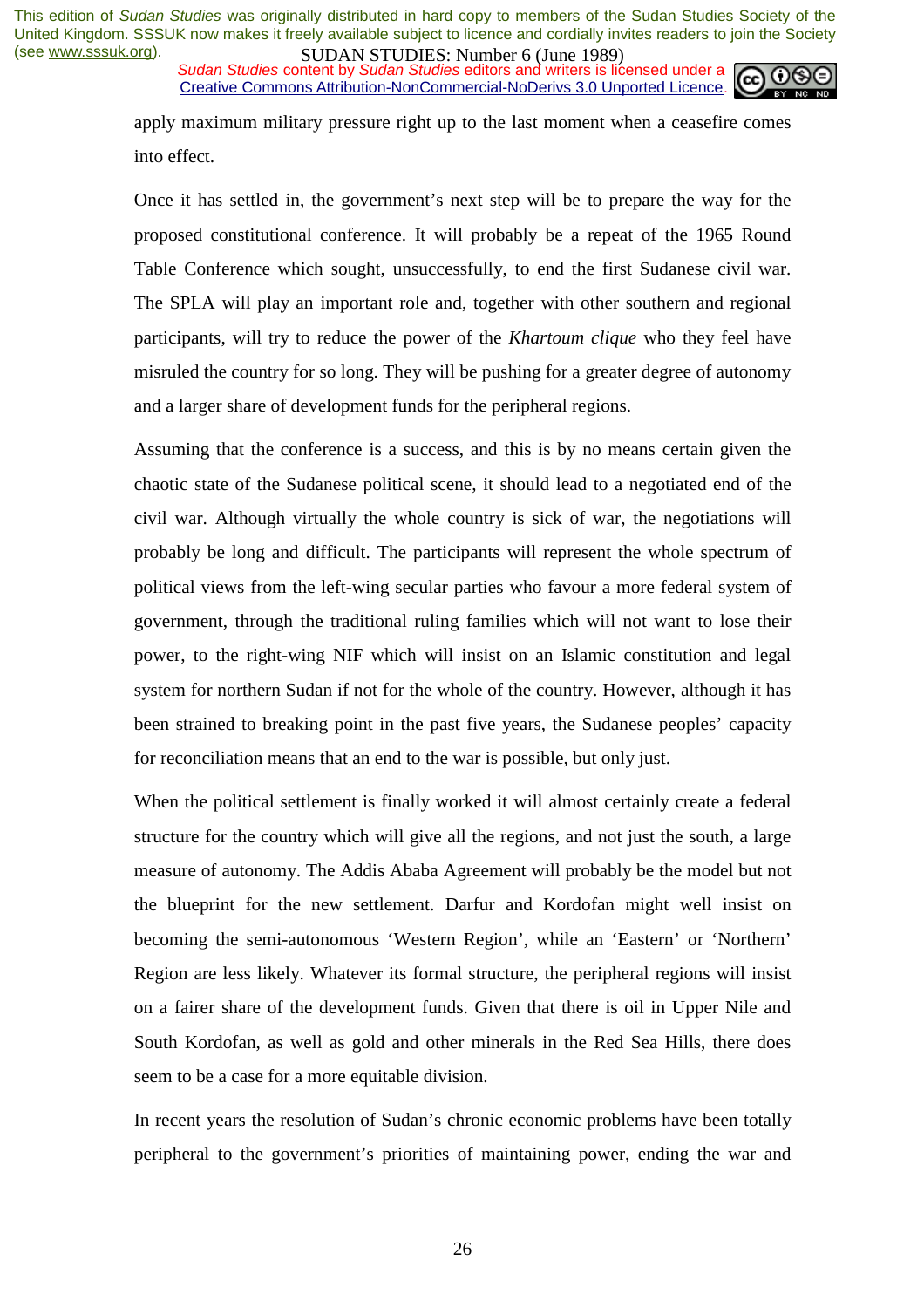*Sudan Studies* content by *Sudan Studies* editors and writers is licensed under a Creative Commons Attribution-NonCommercial-NoDerivs 3.0 Unported Licence.



introducing Islamic sharia law. This was illustrated perfectly in December when the government withdrew IMF-imposed price increases when riots and demonstrations threatened its political security.

Despite the seriousness of Sudan's economic situation there is almost a feeling that it cannot get any worse and that the resolution of its political problems must take priority. It is therefore unrealistic to expect that there will be any progress towards the imposition of the austerity programme until after the new government is in place and the country is moving towards an end to the war.

If a political settlement to the civil war is to succeed, it is imperative that the international community, which includes the West, East and Arab world, provides Sudan with generous and sustained financial assistance. This should take two forms: assistance in rebuilding the war torn areas and a significant measure of debt relief.

If Sudan is to become, and remain, politically stable it is essential that the debt burden is lightened. At such a politically sensitive time it will be impossible for the new government to impose radical austerity measures on the population. Experience has shown that governments which have tried, such as Venezuela, Algeria, Egypt and Sudan, have sparked off riots which have sometimes overthrown them, as in the case of Sudan in April 1985.

On the secondary market, Sudanese debt is worth only about 2% of its face value and it is unrealistic to believe that most will ever be repaid. Although it was very limited in scale, the decision of the Midland Bank to give its Sudanese debt to UNICEF showed that there are ways in which the debt burden can be reduced. The alternative is that, just when the civil war is ending, there will be riots, demonstrations and political instability in northern Sudan which will, no matter what its composition, eventually overthrow the government.

*Charles Gurdon is a researcher in geography at the School of Oriental and African Studies (SOAS) of the University of London. He also prepares quarterly political and economic reports on Sudan for the Economist Intelligence Unit.*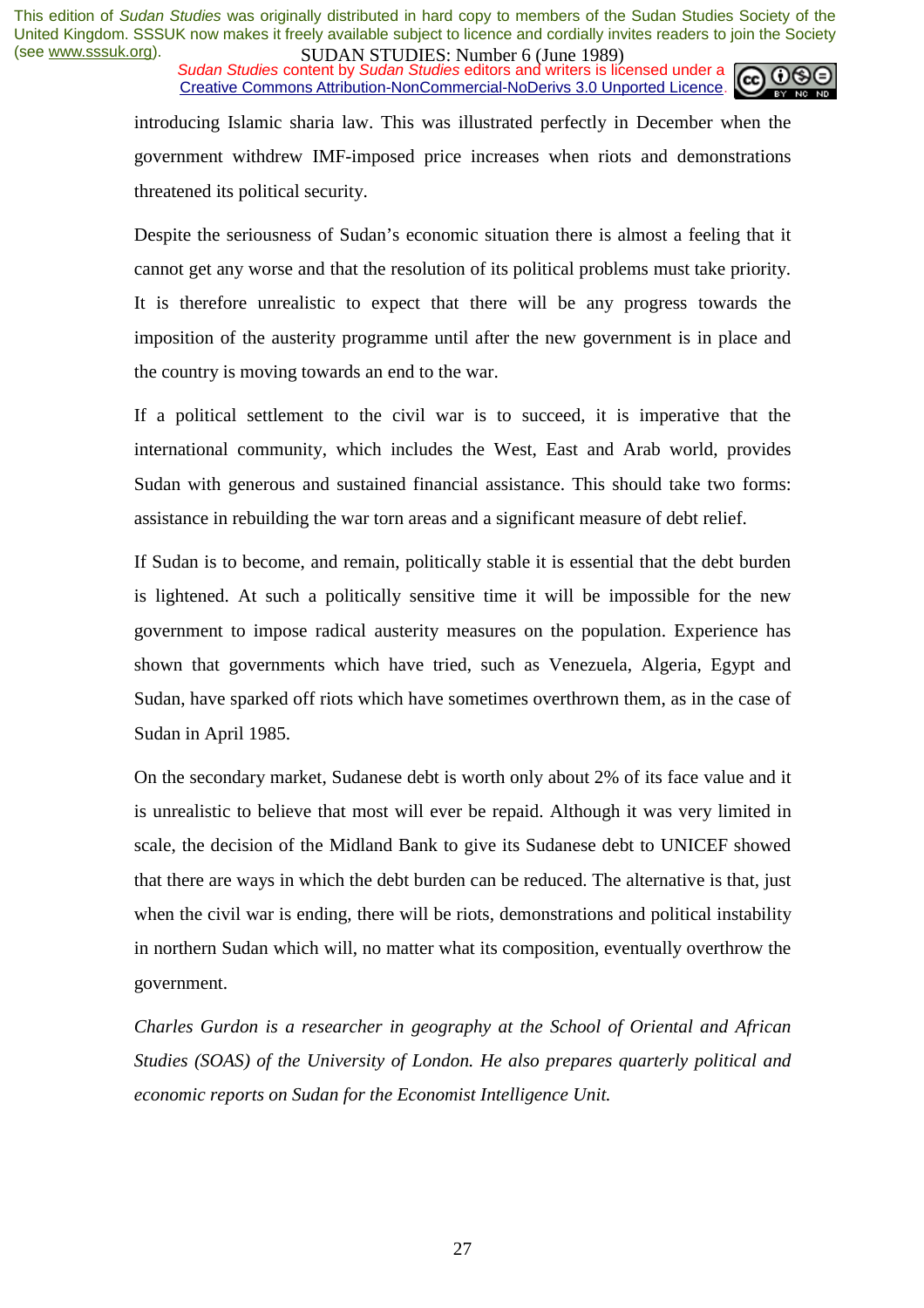*Sudan Studies* content by *Sudan Studies* editors and writers is licensed under a Creative Commons Attribution-NonCommercial-NoDerivs 3.0 Unported Licence.



## **A WELL AND A BUCKET**

*Iain Marshal recounts a memorable episode about the pitfalls of trying to conform to Sudanese daily routines.* 

Despite a year in the north already under my belt, my 'Sudan skills' were still very poor in some areas. A case in point was my laborious technique for drawing water out of the well in the grounds of Merowe mosque. Faced with the *'bakra',* a contraption made out of welded iron spars which resembled a large skeletal cotton reel fixed over the mouth of the well, I would attach the handle of my bucket to the rope and feed it centimetre by centimetre into the black hole.

The mosque well was a focal point for small children who were sent to get water. These children would usually transfer their water into my bucket, totally ignoring my protestations; sometimes I would reach the well alone and the children would catch me in the middle of my clumsy pantomime. On these occasions the young water carriers could sit back and enjoy the spectacle and I could practice my Arabic on them while I coaxed my prize out of the abyss.

An embarrassing incident at the well forced me to learn the Arabic word *'jardal',* which means bucket. I had for several weeks been acutely aware of the gulf in style which existed between my timid approach to the art of drawing water and the bold, 'all or nothing' method of the local infants. The boys and girls of Merowe would the bucket and rope into the gaping maw of the well, letting the take-up reel spin freely as the rope was paid out. At the last moment a childish hand was applied to the axle in the manner of a brake, slowing the hurtling bucket to a stop just before it crashed into the water.

Inevitably, the day came when I felt irresponsible enough to try this flamboyant technique for myself. My bucket was already in free-fall when a small boy appeared on the scene in time to catch the finale. Judging that the bucket was near its destination, I grabbed the metal axle intending to stop its movement. I was unprepared for the searing heat of the metal bar which was exposed to sunlight all day long, and leapt back from the well-head as if I'd received a jolt of electricity. I could feel the critical eyes of the boy drilling into my back as I went up to the slack rope and began rewinding. It was with little surprise and supreme embarrassment that I cached the end of the rope to find nothing more than the bucket's handle attached there. The boy rather pointlessly tried to comfort me with the words, *ta'al bukra',* (come back tomorrow).

My mortification was only complete when the shop-keeper, who later taught me the word *'jardal',* followed me down the row of shops to listen in on my transaction with another merchant, so anxious was he that I got my pronunciation correct when I bought my replacement.

Iain Marshall spent four years teaching in various schools in Northern Province and now works at the Vietnamese Centre at East Molesey, Surrey.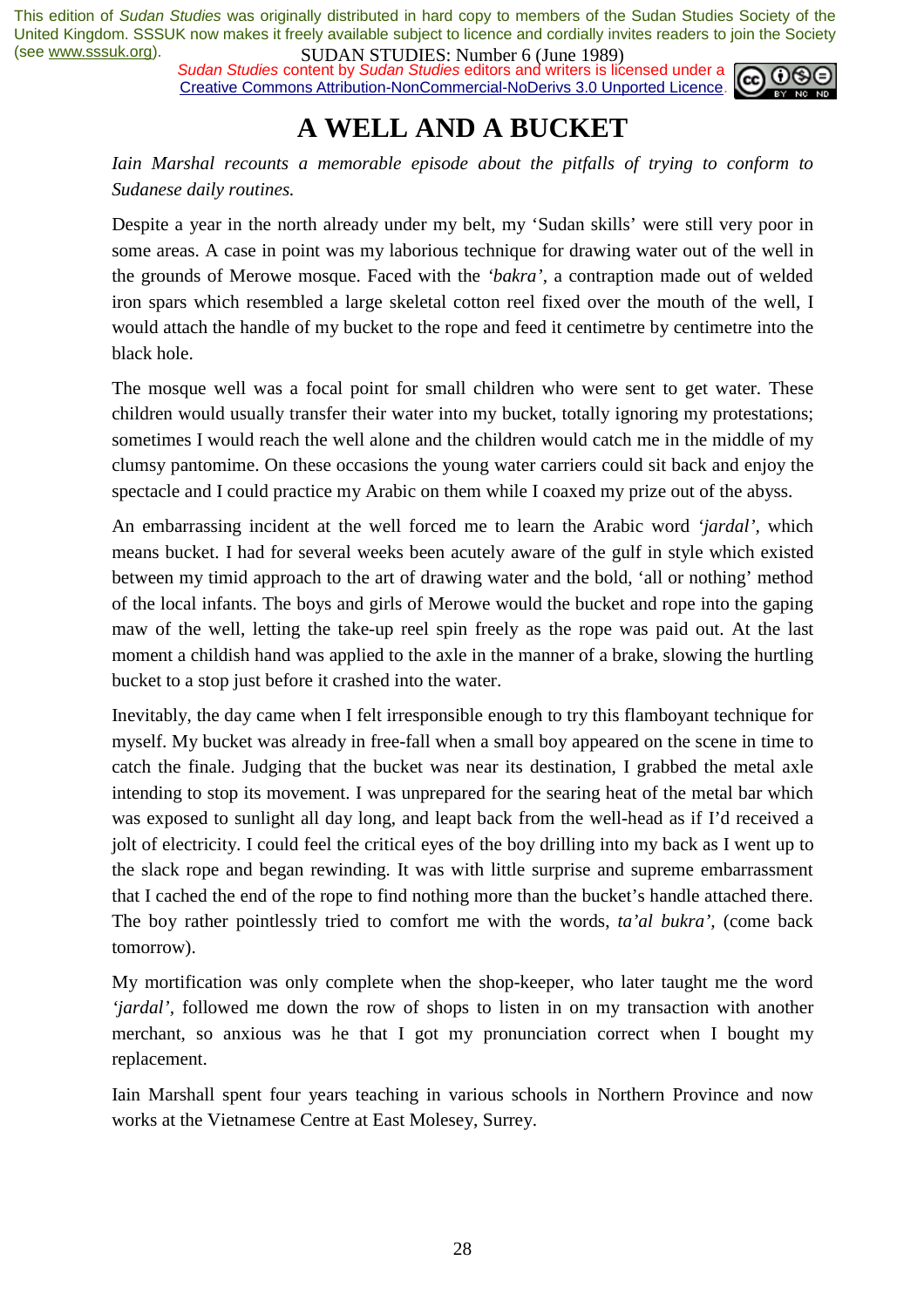*Sudan Studies* content by *Sudan Studies* editors and writers is licensed under a Creative Commons Attribution-NonCommercial-NoDerivs 3.0 Unported Licence.



### **A CATHOLIC SUDAN**

*Sarah Van de Weyer reviews: A CATHOLIC SUDAN: DREAM, MISSION, REALITY by McEwan, D. Stabilimenlo Tipografica Julia s.r.l. – Via dei Granatieri, 39 – Rome (1987)* 

This is a fascinating history of the Roman Catholic Mission to the Sudan from the 1840s to the First World War. Using information from letters in archives in Vienna, Rome and Verona, the author traces the complex interweaving of the political aspirations and rivalries of European powers, the idealism of the Roman Catholic missionaries backed by ordinary Christians in Europe, and the economic and social realities in the Sudan.

Three factors stand out in this history. Firstly, the inhumanity of the slave trade (there are some short, rather gruesome accounts); secondly, the sheer muddled thinking and illconsidered actions in the first two decades of the mission, which resulted in about forty five missionaries dying within a few months of going to the Sudan (with only a hundred converts); thirdly, the Austro-Hungarian Empire's attitude to the Sudan may have contributed to Christianity being accepted in the south. The Austro-Hungarian government did not want the Sudan as a colony but it did want political and economic influence there, and to exclude other European powers. To this end it used the mission, establishing and supporting it, until one of its leaders, Bishop Daniel Comboni, steered the mission into an independent course. The result was a Christian presence that was uncompromised by European power and politics.

In the words of the author it is 'an incomplete *study because it presents by and large only* one *side of the story"* - the side of the leaders of the Apostolic Vicariate of Central Africa and the Austrian ambassadors in Khartoum that protected it. However, it is complete in that the side of the story presented is full and detailed, leaving the reader with a vivid impression of a few of the characters and forces that have affected the Sudan. It is clearly written and is a valuable book for students of this period of Sudan's history.

*Sarah Van de Weyer is a member of the Community of Christ the Sower, at Little Gidding, Cambridgeshire*.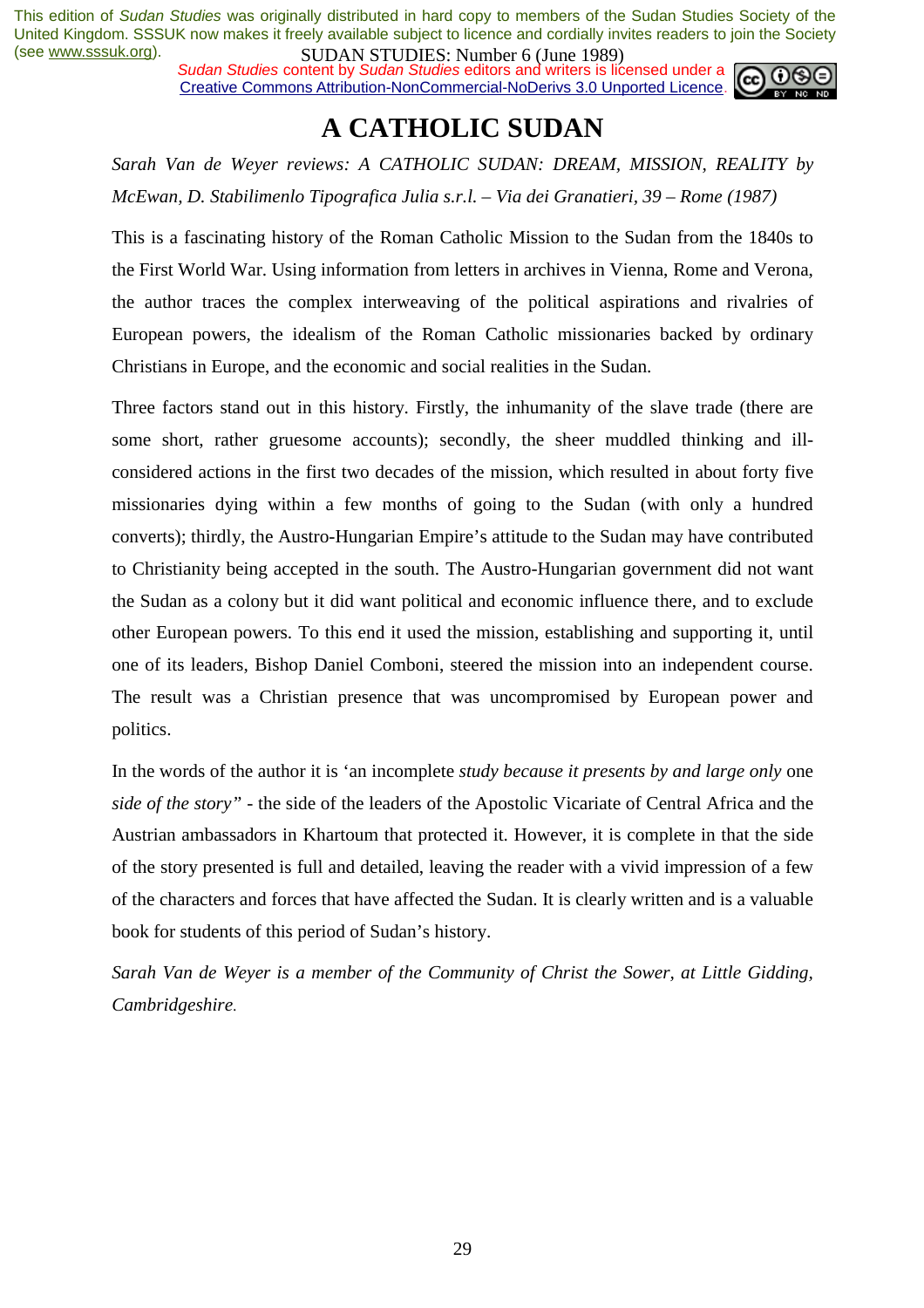*Sudan Studies* content by *Sudan Studies* editors and writers is licensed under a Creative Commons Attribution-NonCommercial-NoDerivs 3.0 Unported Licence.



## **RECENT PUBLICATIONS**

Abdel-Ati, H.A. (1988), 'The Process of Famine: Causes and Consequences in Sudan', *Development and Change,* Vol.19, pp. 267-300.

Ahmed, A.A. (1986), *Foreign Private Direct Investment and Economic Planning in the Sudan* (Sudan Economy Research Group Discussion Paper No. 9, University of Bremen, West Germany), 24pp.

Almond, M. (1987), *A pare-Vet Programme in Southern Sudan,* (O.D.I.), 8pp.

'Anon' (1989), 'The Insolubility of Sudan', *Economist,* (March), p. 69.

'Anon' (1989), 'Sudan: Just in Time?', *Economist,* (April), pp. 71-2.

'Anon' (1989), 'Sudan: Church Mission Aid Homeless', SIM NOW*,* Vol.42, p.10.

'Anon' (1989), 'Knocked Down but not Knocked Out', *The Light Bearer,* vol.85, pp.1-2.

Curtis, D. (1988), 'Development Administration in the Context of World Economic Recession: Some Ideas on Service Provision in Southern Sudan', *Public Administration and Development,* Vol.8, pp. 47-59.

Davies, H.R.Y. (1988), 'Population Change in the Sudan since Independence', *Geography,*  Vol.73.

Hansohm, D. and Wohlmuth, K. (1987), *Sudan's Small Industry Development: Structures, Failures and Perspectives,* (Sudan Economy Research Group Discussion Paper No. 11, University of Bremen, West Germany), 30pp.

House, W.J. and Philips-Howard, K.D. (1986), *Population and Poverty in Rural Southern Sudan: A Case Study of the Acholi Area,* (World Employment Programme Research - Population and Labour Policies Programme Working Paper No. 155, International Labour Office, Geneva), 89pp.

Hulme, M. and Tosdevin, N. (1989), 'The Tropical Easterly Jet and Sudan Rainfall: A Review', *Theoretical and Applied Climatology,* Vol.39, pp. 179-87.

Hulme, M. and Trilsbach, A. (1989), 'The August 1988 Storm over Khartoum: Its Climatology and Impact', Weather, Vol.44, pp. 82-90

Morton, J. (1989), 'Ethnicity and Politics in Red Sea Province, Sudan', *African Affairs,*  Vol.88, pp. 63-76.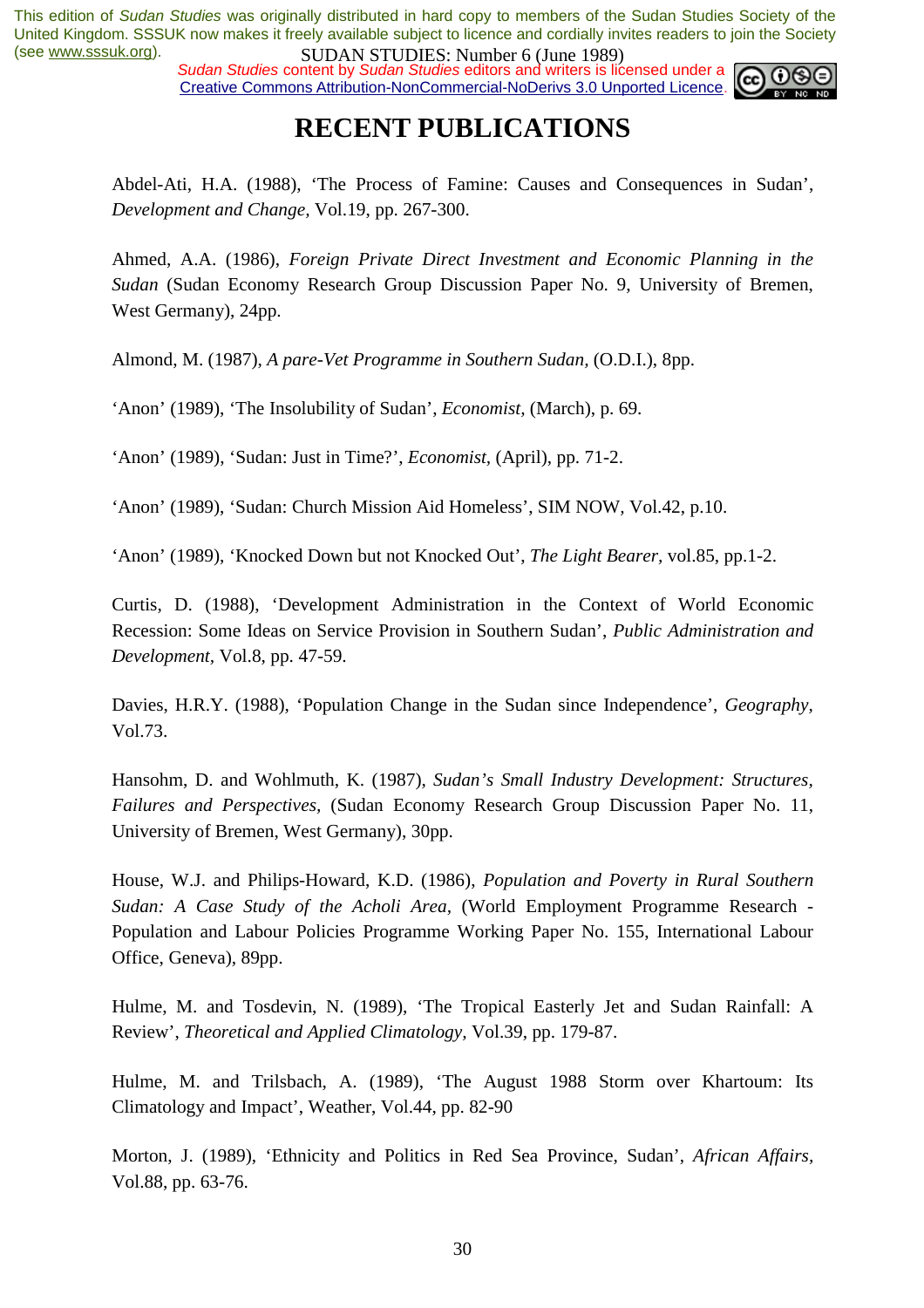*Sudan Studies* content by *Sudan Studies* editors and writers is licensed under a Creative Commons Attribution-NonCommercial-NoDerivs 3.0 Unported Licence.

Omer, E.H.B. (1985), *Danagla Traders of Northern Sudan: Rural Capitalism and Agricultural Development,* (Ithaca), 105pp.

O'Neill, N. and O'Brien, J. (eds.), (1988), *Economy and Class in Sudan,* (Avebury, Aldershot), 325pp.

Saleem, S. T. (1988), 'Relative Efficiency of Cotton Farms in Sudanese Irrigated Agriculture', *World Development,* Vol.16, pp. 975-84.

Spaulding, J, (1985), *The Heroic Age of Sinner;* (African Studies Center, Michigan State University, East Lansing).

Tully, D. (1988), *Culture and Context in Sudan: The Process of Market Incorporation in Dar* M*asalit,* (State University of New York Press), 306pp.

Vail, J. (1988), *Lexicon of Geological Terms for the Sudan,* (Balkema, Rotterdam).

Weaver, J. L. (1988), 'Searching for Survival: Urban Ethiopian Refugees in Sudan', *Journal of Developing Areas;* Vol.22, pp.457-75.

Whittington, D. and Calhoun, C. (1988), 'Who really wants donor co-ordination? (Sudan], *Journal of Devel. Political Review,* Vol.6, pp. 295-309.

Wohlmuth, K. (1987), *Sudan's National Policies on Agriculture,* (Sudan Economy Research Group Discussion Paper No. 10, University of Bremen, West Germany), 32pp.